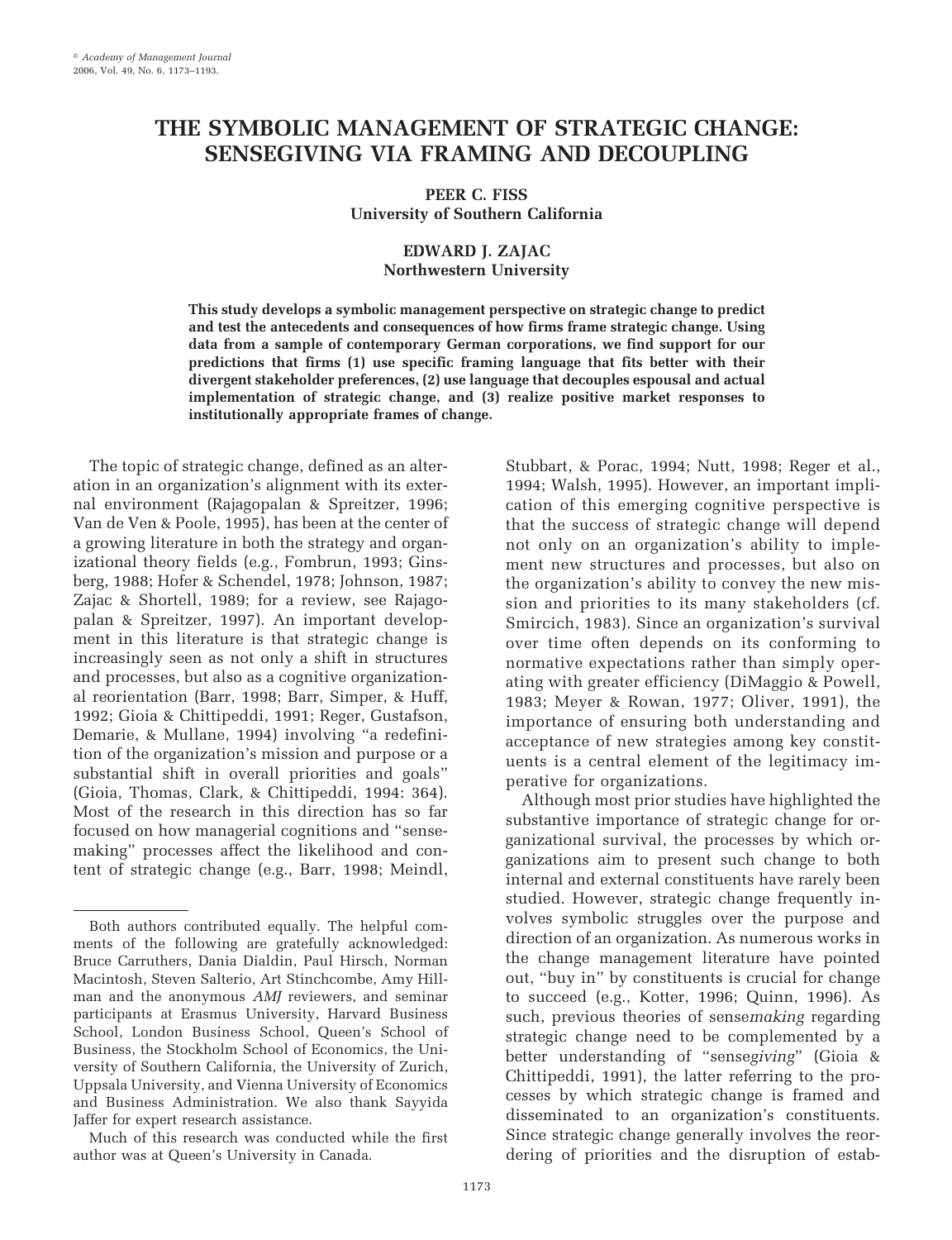lished relationships, such change tends to be controversial— both internally and externally—and almost always presents a justification problem. We therefore suggest that more attention needs to be paid to the symbolic processes that aim to create and legitimate the meaning of strategic change (Dutton & Duncan, 1987; Gioia et al., 1994; Zajac & Westphal, 1995).

To better understand how symbolic struggles over the meaning of strategic change play out, in this study we connect to the recent framing perspective in the social movement literature, which emphasizes struggle over symbols as the key to successful change (e.g., Benford & Snow, 2000; Snow, Rochford, Worden, & Benford, 1986). By employing the concept of framing, we examine how organizations present strategic change to key stakeholders and what factors determine the choice of different framing approaches. Furthermore, we also examine the relationship between framing and implementation of strategic change, and whether symbolic action may be substituted for substantive change (Westphal & Zajac, 1994, 1998).

#### **THEORETICAL BACKGROUND**

#### **Strategic Change and Framing Processes**

A growing stream of research has suggested that cognitive sensemaking processes are important in the strategic decision making process by determining reference points and suggesting possible outcomes (Fiol, 1994; Nutt, 1998; Reger et al., 1994). In this "cognitive lens perspective" (Rajagopalan & Spreitzer, 1996), the concept of framing has mostly been used to refer to cognitive processes by which managers understand and "enact" their organizational environment (Daft & Weick, 1984; Pondy & Huff, 1988; Reger et al., 1994). However, the idea of framing may well be expanded beyond the formulation of strategic change to cover mobilization for and legitimation of strategic change (Gioia & Chittipeddi, 1991). To do so, we suggest that it is useful to draw on the concept of framing as it is used in the literature on social movements (Benford & Snow, 2000; Gamson, Croteau, Hoynes, & Sasson, 1992; Snow & Benford, 1988). Scholars studying social movement organizations have long argued that one of the primary goals of these organizations is to affect interpretations of events among various audiences (e.g. Benford, 1993; Benford & Snow, 2000; Haines, 1996; Snow et al., 1986). Frames in this sense are best understood as "schemata of interpretation" (Snow et al., 1986) that actors use to affect the interpretation of events among different audiences. Frames simplify and condense the

"world out there" by selectively punctuating and encoding events in order to render them meaningful (Hunt, Benford, & Snow, 1994), keeping some elements in view while hiding others (Williams & Benford, 2000). This use of framing encompasses the importance of strategic action in framing activities (Hensmans, 2003) and emphasizes the potential for conflict as different actors promote their particular versions of reality to target audiences (e.g., Benford, 1993; Coles, 1998; Haines, 1996). For Kellner, the concept of frame disputes "represents society and culture as contested terrain and depicts various social groups and movements as struggling for power" (1992: 58), suggesting that it would be fruitful to apply the concept of framing to organizational phenomena (e.g., Hensmans, 2003; Mc-Adam & Scott, 2005).

For the literature on strategic change, the concept of framing thus provides an attractive approach for understanding the process of sensegiving, particularly when such change may be highly controversial. By framing strategic change and thereby articulating a specific version of reality, organizations may secure both the understanding and support of key stakeholders for their new strategic orientation (Benford, 1993; Haines, 1996). An important question, then, is *how* organizations frame strategic change and what circumstances predict the use of different frames. In this study, we suggest that the choice of different frames for strategic change can be determined by a number of specific structural and interest-based factors. Our use of frame analysis thus connects to previous work on organizational representations and, particularly, to prior work on organizational impression management (e.g., Arndt & Bigelow, 2000; Dutton & Dukerich, 1991; Elsbach, 1994; Elsbach & Sutton, 1992; Elsbach, Sutton, & Principe, 1998). Drawing on Pfeffer's argument that one of the key tasks of management is to "provide explanations, rationalizations, and legitimation for the activities undertaken in the organization" (1981: 4), this literature has examined the ways in which organizations aim to restore legitimacy after controversial events (Elsbach, 1994), ward off stigma (Sutton & Callahan, 1987), or otherwise protect themselves from negative events (Elsbach et al., 1998; Meznar & Nigh, 1995). However, this research has mostly examined the diversity and effectiveness of different impression management tactics. With a few exceptions (e.g., Zajac & Westphal, 1995), factors predicting the use of different impression management strategies have been less well studied. Our current study thus extends prior research on organizational representations by examining both the antecedents and consequences of different framing activities.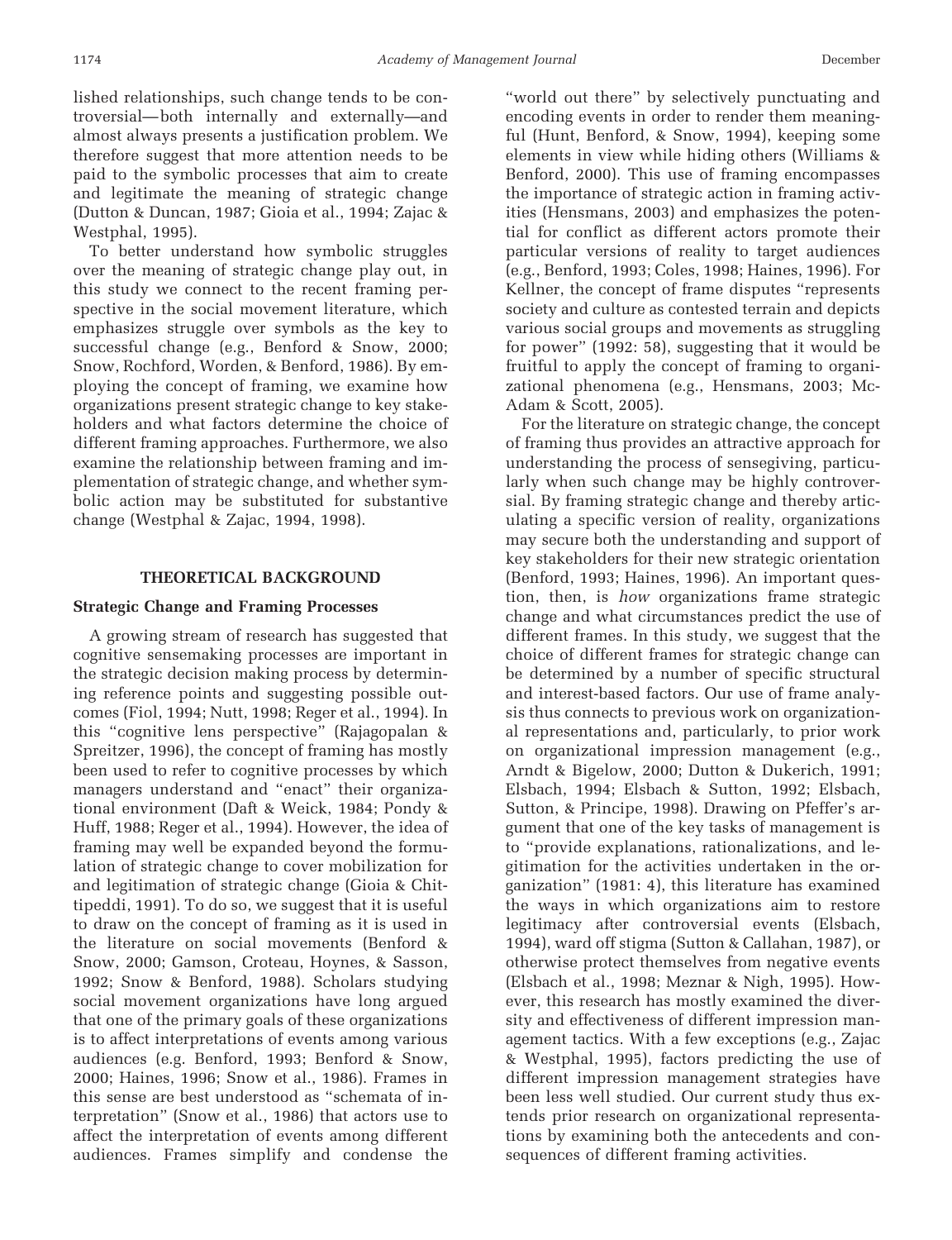The current study also expands on prior work by examining how framing processes may interact with the presence or absence of actual changes in an organization's strategy. Prior research on symbolic management has pointed to the importance of decoupling in organizational settings—that is, situations where compliance with external expectations may be merely symbolic rather than substantive, leaving the original relations within an organization largely unchanged (e.g., Edelman, 1990, 1992; Westphal & Zajac, 1994, 1998, 2001). However, little is known about how decoupling may affect framing processes. It seems plausible that implementation and decoupling result in the use of different framing approaches, either to distract outside stakeholders from closer scrutiny or to appease stakeholders opposed to actual implementation. In the current study we thus examined the interplay between both forms of symbolic management—framing and decoupling—to establish a deeper understanding of the ways in which their respective mechanisms interact and how the phenomenon of sensegiving applies to both espoused and realized strategic change.

# **The Empirical Context: Shareholder Value Management among German Firms**

The very recent shift toward a shareholder value orientation among German firms presents a particularly interesting case within which to study the framing of strategic change. Traditionally, the German business environment has been characterized by a view of corporations as coalitions between three equally legitimate stakeholder groups: management, employees, and shareholders. This view of corporations is reflected both in the system of codetermination (Bradley, Schipani, Sundaram, & Walsh, 1999) and in a managerial ideology that stresses long-term growth over high returns for shareholders. For these reasons, Germany has been frequently cited as the classic case of nonshareholder orientation (e.g., Jürgens, Naumann, & Rupp, 2000).

However, since the early 1990s, a growing number of publicly listed German firms have publicly proclaimed their switch toward shareholder-oriented policy. For example, Jürgen Schrempp, successor of Edzard Reuter as the CEO of Daimler-Benz, declared in his inauguration speech that his goal would be to create "profit, profit, profit!" (*Der Spiegel*, 1997). Similarly, Ulrich Hartmann, CEO of VEBA, aggressively promoted a move toward a shareholder-centered strategy. These were major shifts in stated corporate mission and goals with the potential for having significant organizationwide impact on top management behavior and firm value. A shareholder-oriented strategy, by placing the interests of shareholders above those of other constituents, represents a clear and highly controversial break with the traditional German stakeholder model of corporations and a major shift in firms' priorities. Furthermore, the considerable resistance to this policy change (Fiss & Zajac, 2004; Jürgens et al., 2000; Sanders & Tuschke, 2007) has highlighted the extent to which this change is strategically important. As such, it offers a particularly interesting opportunity to study the framing of controversial strategic change, since it involves a paradigm shift that brings into question organizational constituents' most basic assumptions about the nature of the firm (Bartunek, 1984; Reger et al., 1994).<sup>1</sup> Although prior research has examined the factors causing a move toward a shareholder value orientation (e.g., Fiss & Zajac, 2004), the current study shifts the focus to the strategies used by firms to frame this consequential shift, as well as market reactions to such framing activity.

### **Two Framing Approaches: Acquiescence and Balancing**

Strategic changes may be seen fundamentally either as a departure from the old (a substitution effect) or as an addition to the old (an addition effect). In framing a strategic shift toward shareholder value management, German firms utilized two different framing approaches that corresponded to these substitution and addition effects. Following Oliver's (1991) classification of strategic responses to institutional processes, one can categorize these frames as *acquiescence* and *balancing.*

*Acquiescence.* An acquiescence frame implies that an organization is consciously obedient to norms and institutional processes (Oliver, 1991).

<sup>1</sup> Our current study thus connects most closely to the cognitive perspective on strategic change, in which such change is defined as "a combination of changes in the content of strategy as well as accompanying organizational and environmental conditions" (Rajagopalan & Spreitzer, 1996: 62). The shift of German firms from their traditional stakeholder-sensitive policy toward a shareholder-oriented policy represents just such a shift in the content of strategy and has likewise been accompanied by changes in organizational structures, particularly incentive mechanisms and control systems, as well as larger environmental conditions (cf. Fiss & Zajac, 2004; Jürgens et al., 2000). We are not claiming to identify specific changes in product-market positioning, but that is of course not the only corporate change that would qualify as strategic.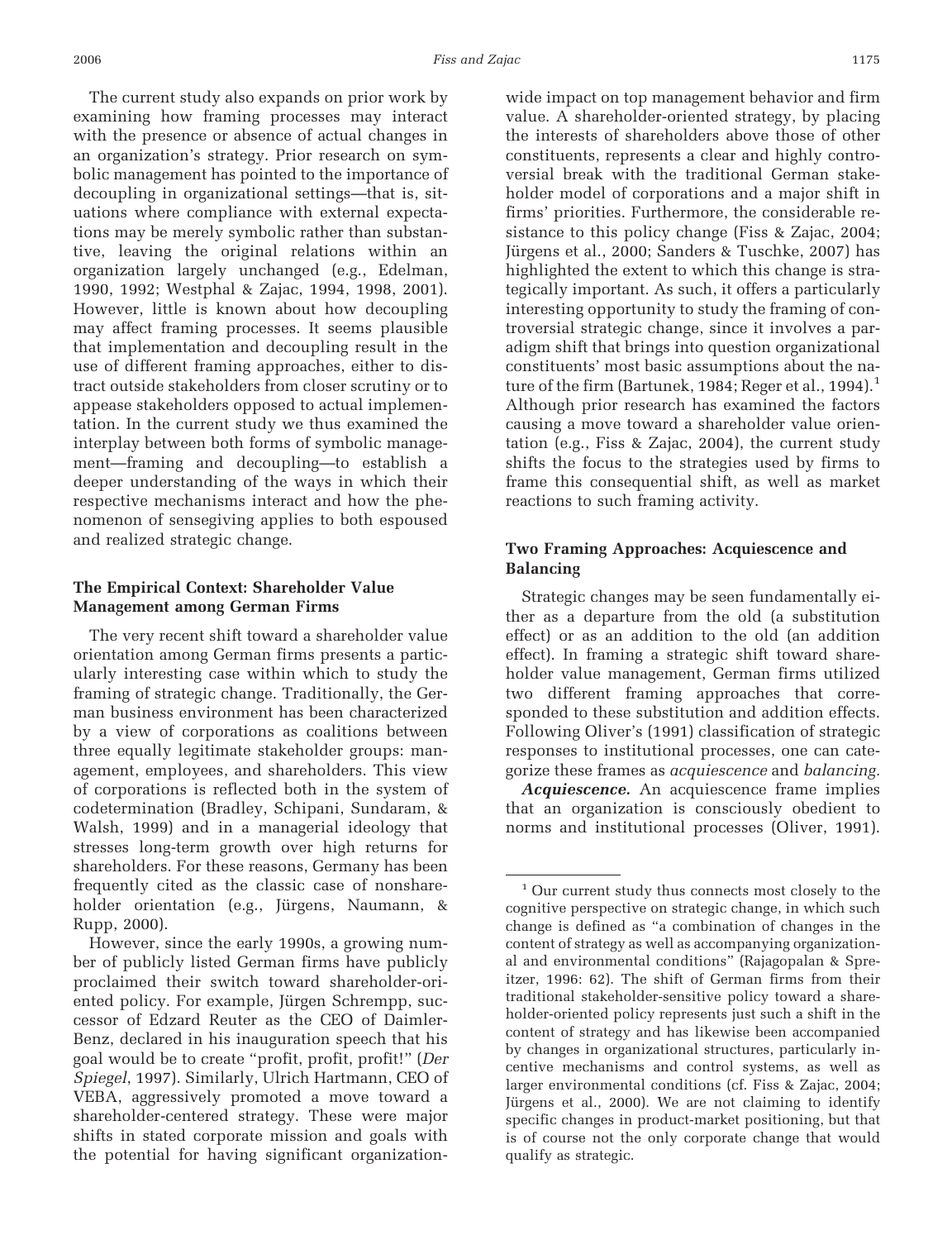Regarding a shareholder value orientation, use of this frame means a firm publicly expresses its acquiescence to the globally diffusing "standard" model of shareholder-oriented governance (Hansmann & Kraakman, 2001). Indeed, in using an acquiescence frame, the firm shows it is eager to demonstrate its compliance with a moral order that places the demands of shareholders first. For example, in 1995, the annual report of one firm, AGIV, proclaimed this: "The overriding goal of all the necessary changes is to unleash the full value and profit potential of all the AGIV companies in accordance with consistent shareholder value management." The annual report of another firm, Metallgesellschaft, for the same year gives shareholder value management an equally central position: "Boosting shareholder value is at the centre of the Metallgesellschaft Group's strategies and decisions."

*Balancing.* However, not all corporations resorted to an acquiescence framing that indicated full compliance with a strategy of placing shareholders first. Instead, a number of firms deviated from the "standard" model by resorting to a balancing frame, seeking to accommodate the diverging interests of different constituents. For example, the 1997 reports by Lufthansa and VIAG explicitly speak about balancing the interests of shareholders against those of other stakeholders:

The management of Lufthansa sees it as an imperative strategic task to achieve a harmonious balance between the respective interests of customers, employees, and shareholders. Only in this way can the company's value be augmented on a lasting basis.

The primary entrepreneurial goal of VIAG is to ensure the long-term growth of the company's value while at the same time safeguarding the interest of employees and customers.

The same is true for the 1997 Bayer AG annual report, which stated that the company's managerial incentive plan involving stock options in fact "shows Bayer's success in achieving a balance between stockholder value, value management and employees' interests." Figure 1 provides an overview of the emergence and distribution of acquiescence and balancing framing in the annual reports of the 112 largest German corporations between 1990 and 2000.

#### **HYPOTHESES**

#### **Stakeholder Exposure**

What factors influence how firms frame their strategic change? First, the framing of strategic change will be affected by stakeholder interests, and these interests may frequently lead to conflicting pressures even in the presence of broader pressures for conformity (Friedland & Alford, 1991; Oliver, 1991; Pfeffer & Salancik, 1978). Incompatible demands may make unilateral conformity difficult if not impossible, since attending to the demands of



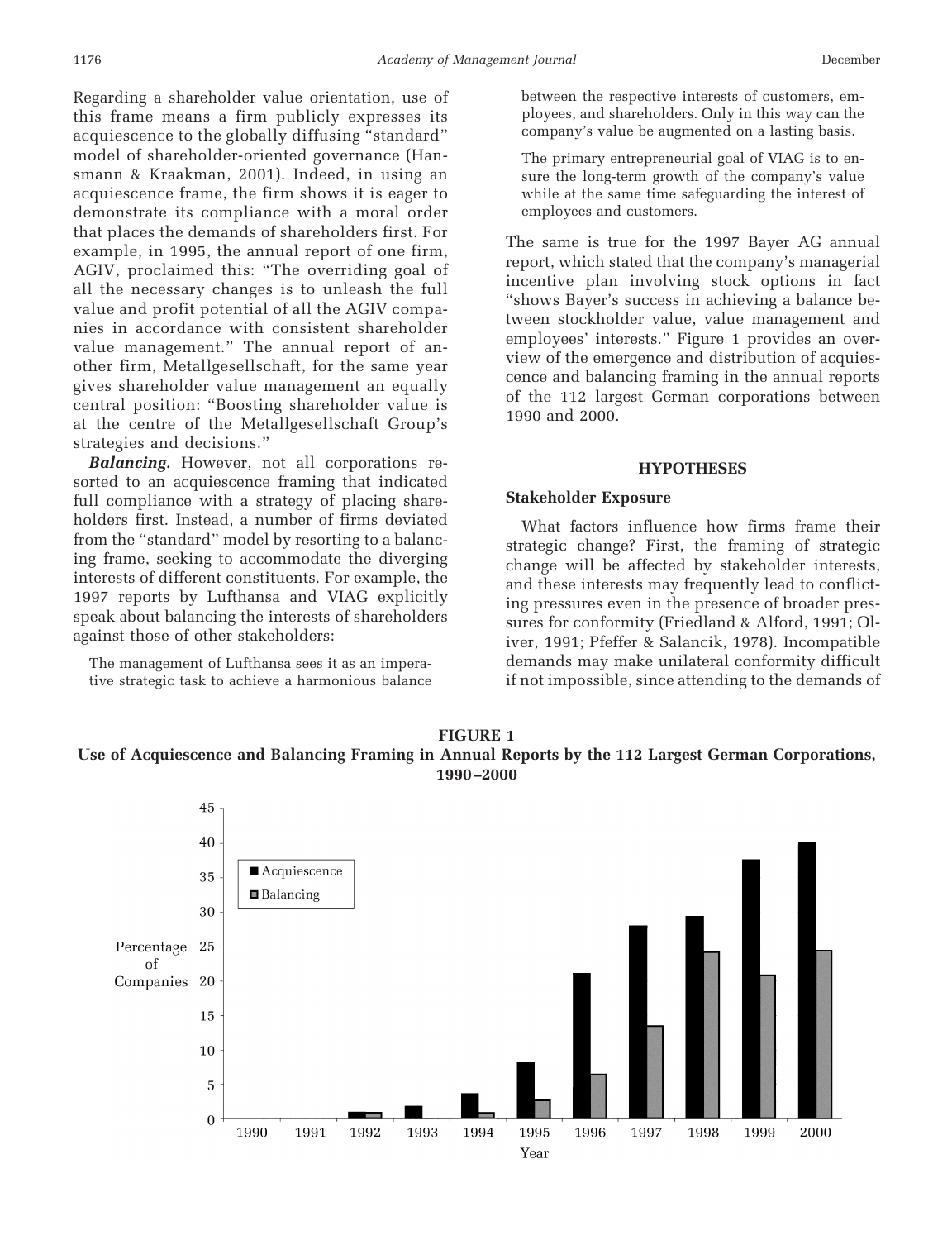one stakeholder may involve neglecting or defying the demands of another. However, some firms are more vulnerable to pressures from their environment than others (Pfeffer & Salancik, 1978). Specifically, the extent of a firm's insulation from versus exposure to diverse stakeholder groups is likely to affect the firm's positioning of its actions (Oliver, 1991). This argument suggests that firms with differing levels of visibility are likely to frame strategic change in different ways. Visibility can be measured indirectly, for example as firm size (e.g., Pollock, Fisher, & Wade 2002); however, a more direct indicator of visibility is the number of times a firm is mentioned in mainstream media such as newspapers (Meznar & Nigh, 1995). Because of the resulting exposure to multiple stakeholder groups, firms with greater visibility in the media should face greater pressures to adapt the framing of their actions to pressure from multiple sources. Thus, regarding a strategic shift toward a shareholder value orientation, firms with greater visibility should exhibit a greater likelihood of using a balancing framing.

*Hypothesis 1. The greater the visibility of a German firm in the news media, the more likely it will espouse a shareholder value orientation using a balancing framing.*

#### **Stakeholder Ownership Power**

Stakeholder exposure represents only one aspect of how stakeholders affect the framing of strategic change. Resource dependence theory (Pfeffer & Salancik, 1978; Salancik, 1979) suggests that framing will also likely depend on the power and interests of different stakeholder groups. Greater organizational dependence on any specific stakeholder group suggests greater acquiescence to the demands of that group, while decreasing dependence may increase the likelihood of compromise or avoidance behavior (Oliver, 1991). An important question then is which groups exert the greatest power over a corporation and what their interests are in impelling or impeding a contested policy.

Ultimate power over a corporate enterprise lies with ownership, and the importance and interests of different ownership groups should figure prominently in the formulation and framing of strategic change. In this study, we primarily examined the power and interests of three groups of owners that figure prominently among German shareholders: government entities, families, and domestic banks. These are arguably three of the most important ownership groups in the German context, and they have been previously linked to the adoption of a shareholder value orientation (cf. Fiss & Zajac,  $2004$ .<sup>2</sup> Greater ownership by these groups and thus greater organizational dependence on them should therefore affect the likelihood that a firm chooses a specific framing of a move toward a shareholder value orientation. Furthermore, the interests of these owners are likely to be more complex than those of the standard public shareholder, suggesting these owners may be more likely to favor framing in which compromise and balancing interests are emphasized.

*Government ownership.* Domestic governmental entities have to attend to the interests of several corporate stakeholders, making them less likely to support a strategic shift that privileges the interests of one stakeholder group over those of others (Shleifer & Vishny, 1994). As a shareholder value orientation has been the subject of fervent critique from employees and unions, government actors stand to lose significant numbers of votes from supporting a shareholder value approach. In line with this argument, a number of high-ranking German party leaders and government officials have criticized the emergence of United States–style management among German firms. For example, then German chancellor Gerhard Schröder has been quoted as saying that recent corporate governance scandals in the United States are attributable to managements' singular attention to the interests of shareholders at the expense of other stakeholders (*Chicago Tribune*, 2002). German firms with large blocks of shares controlled by German governmental entities should thus be likely to use a more balanced framing of shareholder value management.

*Family ownership.* Family ownership is common and significant among German corporations (Whittington & Mayer, 2000). Family owners tend to have long associations with the firms they founded (Kang & Sørensen, 1999), making them more likely to subscribe to the traditional view of firm governance, which stresses long-term capital investment, survival of the firm, and the intention of passing the firm on to descendents (e.g., Casson, 1999). These emphases suggest that family owners should prefer a balancing framing of shareholder value management, a framing that is more in accordance with the local business environment.

<sup>2</sup> In addition to these three focal groups, Fiss and Zajac (2004) mentioned nonfinancial firms as a fourth ownership group of interest. Although data limitations prevented us from testing more specific hypotheses about this ownership group, we do control such firm ownership in our analyses.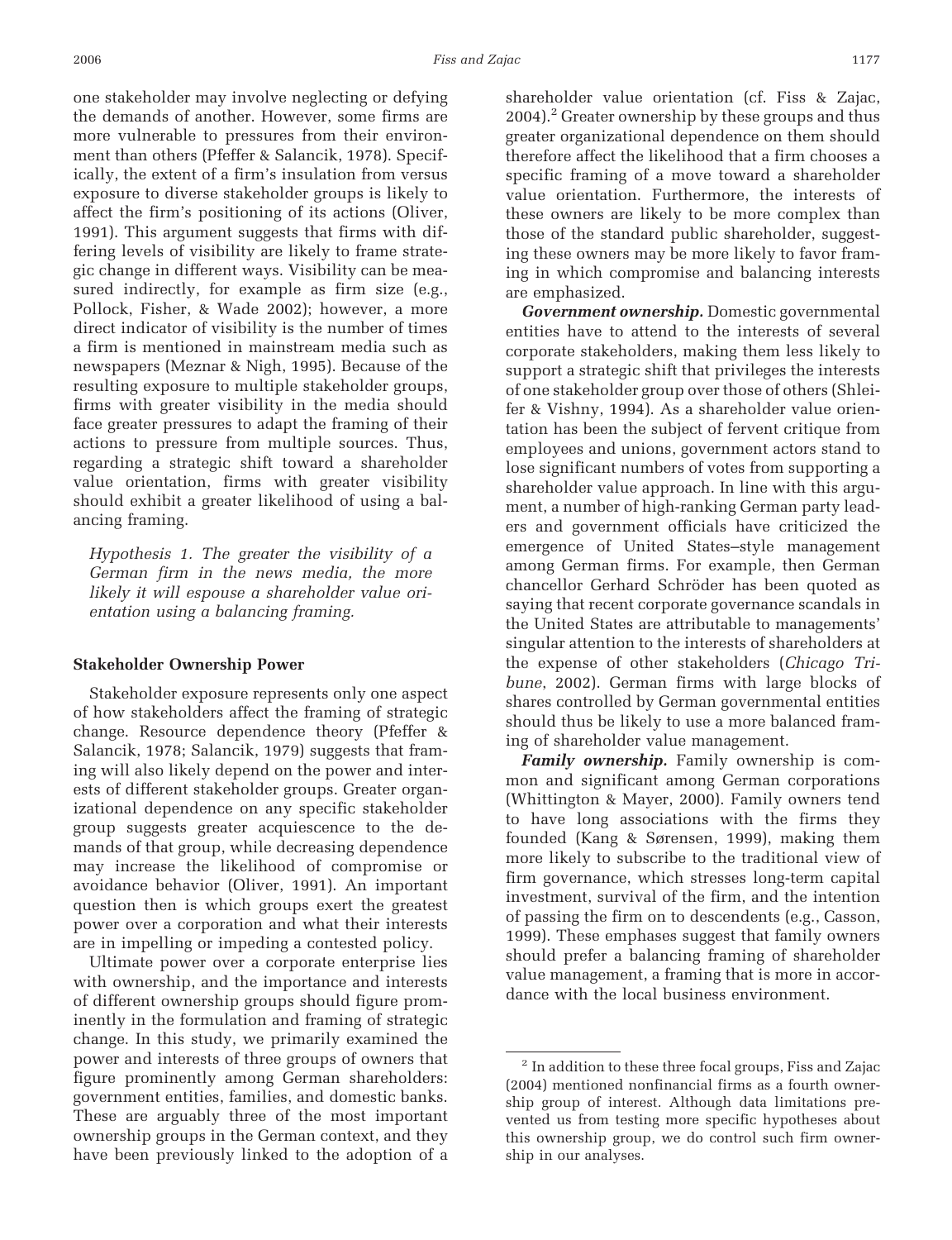*Domestic bank ownership.* German banks occupy a central role in the German corporate governance system since they act as the primary suppliers of capital and representatives of shareholder interests. Traditionally, German banks followed a model of "patient capital" in which shareholding was as a long-term investment rather than an asset management activity (Jürgens et al., 2000; Schroeder & Schrader, 1998). However, during the 1990s a number of German banks became increasingly concerned with the yield on their shareholdings and announced a move toward a shareholder value orientation (Fiss & Zajac, 2004). In announcing this shift, these banks themselves also relied on an acquiescence or a balancing framing. We therefore expect that banks will use their ownership influence to likewise affect the framing of this strategic change in firms in which they hold ownership stakes. Accordingly, we expect to find a differential effect for bank ownership that depends on the framing used by the shareholding bank. The prior discussion thus suggests the following hypotheses regarding the power and interests of different ownership groups:

*Hypothesis 2a. The higher the extent of a firm's ownership by German federal or state government, the more likely the firm will espouse a shareholder value orientation using a balancing framing.*

*Hypothesis 2b. The higher the extent of a firm's ownership by German families, the more likely the firm will espouse a shareholder value orientation using a balancing framing.*

*Hypothesis 2c. The higher the extent of a firm's ownership by German banks that have themselves espoused a shareholder value orientation using a balancing framing, the more likely the firm will espouse a shareholder value orientation using a balancing framing.*

# **Framing and Implementation of Structural Changes**

The framing of strategic change should furthermore be influenced by the presence of actions that convey a credible commitment to a new strategy. One way to view this relationship is that acquiescence to demands for shareholder value management will be accompanied by structural changes that are consistent with such a strategy. Similarly, the absence of structural implementation and implied hesitation to make changes should be accompanied by a balancing framing. This view would suggest consistency between framing and implementation on the part of a firm.

However, a number of studies taking a symbolic management perspective have argued that symbolic adoption (i.e., adoption in name only) is a mechanism by which organizational legitimacy is enhanced while internal power relations are left largely unchanged. For example, in their study of long-term incentive plan adoption, Westphal and Zajac (1994) found that public announcement of adoption was frequently decoupled from actual implementation. Likewise, the announcement of stock repurchasing programs was often decoupled from their actual implementation (Westphal & Zajac, 2001). In these studies, legitimacy was achieved not through actual compliance but rather, by actions that appeared to reveal compliance but in fact concealed nonconformity (cf. Edelman, 1992; Elsbach & Sutton, 1992).

Regarding the framing of strategic change, this symbolic management argument suggests that firms opting not to undergo the substantive structural changes implied by a strategic reorientation might be substituting symbolic compliance for structural implementation. The notion of symbolic rather than substantive compliance suggests the possibility that a clear-cut acquiescence frame might in fact not be accompanied by actual implementation of structural changes. Furthermore, the present context also suggests that German corporations that actually implement significant structural changes favoring shareholders may also be motivated to use a language frame (i.e., a balancing frame) that will "soften the blow" and fend off stakeholder criticisms. Taken together, these arguments suggest the following hypothesis:

*Hypothesis 3. German firms that engage in practices commensurate with a shareholder value orientation are more likely to use a balancing framing.*

# **Market Reaction to Framing**

The framing of strategic change is likely to have significant consequences for an organization. In this study, we examined the effect of frame choice on the evaluation of a firm by financial markets. So far, only a few studies have explored how stock markets react to symbolic actions (Westphal & Zajac, 1998; Zajac & Westphal, 2004). According to the sociological perspective on financial markets proposed in these studies, institutional and historical context influences the logic of appropriateness that financial markets use in evaluating firm actions (Fligstein, 2001; Zajac & Westphal, 1995). Regarding the effect of frame choice on financial markets, this perspective would suggest that markets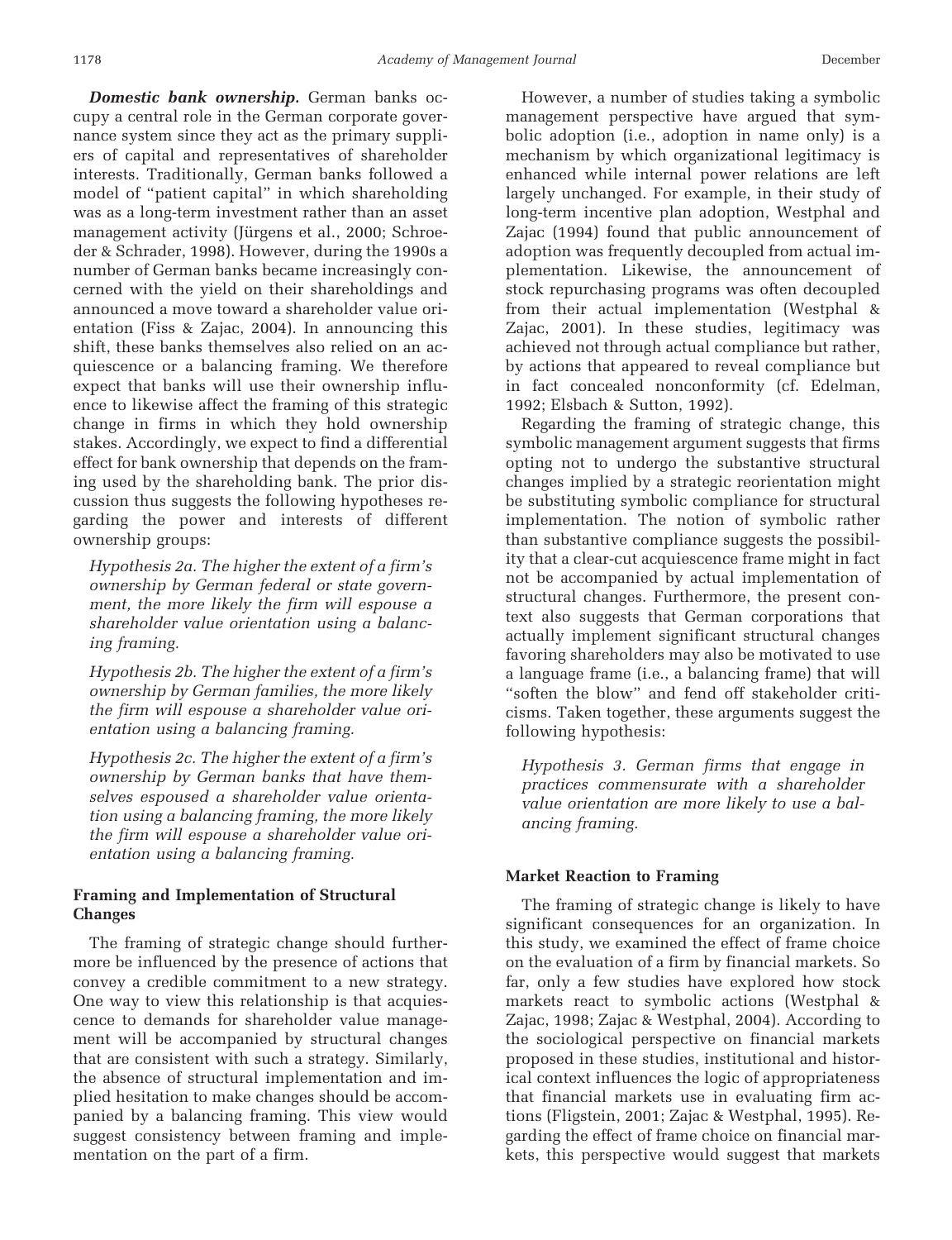will respond more positively if a firm's framing of strategic change is in line with the institutional context. Although shareholder-centered strategy originated in an institutional context very different from the setting that was studied here, it seems likely that as a guide for firm actions the shareholder-centered strategy will "have to pass through a powerful filter of the more local cultural and structural opportunities and constraints in order to mobilize consensus" (Meyer, 2004a: 5). Given the controversial nature of a move toward a shareholder value orientation, a framing that describes the strategic change as "translated" (Czarniawska & Joerges, 1996; Meyer, 2004a) and adapted to local circumstances should therefore be more likely to elicit a favorable reaction than a framing that is insensitive to local context. These considerations lead to the following hypothesis:

*Hypothesis 4. German firms using a balancing framing will be rewarded with higher stock evaluations.*

#### **METHODS**

For this study's sample, we determined the 100 largest publicly traded German companies in 1990 in terms of sales and market capitalization. Overlap between the list based on sales and the list based on capitalization resulted in a sample of 123 companies, with complete data available for 112 companies. These firms, which represent a variety of industries, included most of the corporate leaders of Germany and accounted for more than 80 percent of the total capitalization of the German stock market in 1990. The observation period began in 1990 and ended in 2000.

#### **Measures**

*Dependent variables.* The current study employed two dependent variables: the framing of strategic change toward shareholder value and actual returns to shareholders. Data on the firms' choice of an acquiescence or a balancing framing came from a content analysis of the companies' annual reports, the corporate communications most commonly examined in prior research (e.g., Abrahamson & Hambrick, 1997; Abrahamson & Park, 1994; Bettman & Weitz, 1983; D'Aveni & Mac-Millan, 1990; Fiol, 1994). Most corporate executives consider annual reports to be their most important communication channel (Abrahamson & Park, 1994; Goodman, 1980), and prior research has suggested that the content of annual reports significantly affects shareholder decisions (e.g., Buhner

& Moller, 1985; Staw, McKechnie, & Puffer, 1983). For German firms in particular, the annual report is still the most important means of self-presentation and the appropriate vehicle for announcing strategic change and communicating with shareholders as well as other stakeholders. Such reports furthermore have the advantage of allowing comparability across firms and years, making them particularly sensible for our study.

Coding for the presence of frames largely followed the procedure for frame analysis described by Benford (1993) and was conducted in three stages. During the first stage, two independent coders read each annual report and coded for statements indicating a company's espousal of a shareholder value orientation. Both coders were native speakers of German and were instructed to only consider statements that included either the English term "shareholder value" or its German equivalent, "Unternehmenswertsteigerung," and its derived forms. Our interest was specifically in the framing of a move toward a shareholder value approach, and we therefore only considered statements from annual reports if they explicitly related to this issue. Many of these annual reports were not available in machine-readable format, making an automated search infeasible. Any disagreements between the coders occurring at this stage stemmed from the fact that some occurrences of shareholder value were missed, and differences could be easily resolved by comparing the coding to the original text.

Using Oliver's (1991) theoretical categorization of strategic responses, we then reviewed a sample of these statements and developed descriptions of acquiescence and balancing frames regarding a shareholder value orientation. To represent an *acquiescence* frame, a statement had to indicate the reporting organization's explicit espousal of a shareholder value orientation without qualification or alteration. An example of this frame comes from the 1998 annual report of the firm Brau und Brunnen AG: "The business policy of Braun und Brunnen AG is marked by a focus on core competencies and . . . the recasting toward and alignment with the principles of shareholder value" (our translation). The same frame is evident in the 1995 annual report of VEBA AG: "The groupwide implementation of cash-flow-controlling instruments has made VEBA a pioneer of value-oriented management in Germany and Europe. . . . The shareholder value principle is evident in our corporate strategies and policies."

In contrast, a *balancing* frame was indicated if a firm's annual report stated that it adhered to shareholder value management but qualified this state-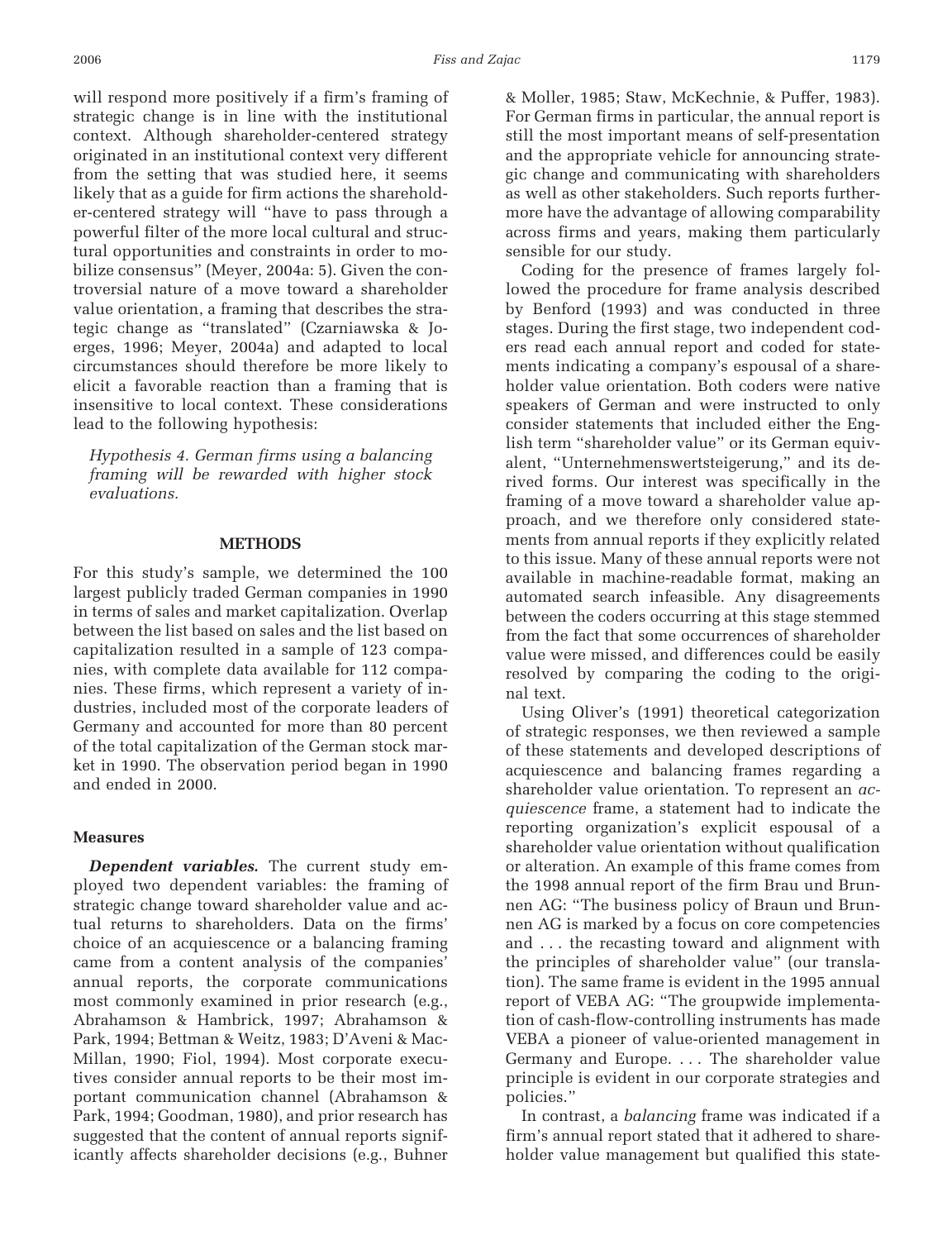ment by simultaneously affirming the legitimacy of the claims of other stakeholder groups. An example of this is provided in the Daimler Benz AG 1996 annual report, which defined value-based management as follows:

The permanent and continuous expansion of our company's value is only possible when the interests of all groups that contribute to our success are given the appropriate degree of consideration. Our economic performance and satisfactory returns for our shareholders depend on motivated employees, satisfied customers, and reliable and innovative suppliers. . . . Management at Daimler Benz is therefore dedicated to increasing the value of the Company for the benefit of everyone involved.

The same balancing frame is evident in Bewag AG's 1996 discussion of its strategy: "Bewag avows value-oriented company leadership. . . . However, we will continue in the future to take into account, in well-balanced proportion, the interests of our customers and shareholders, as well as employees and partners" (our translation).

In the third stage, we provided these descriptions of acquiescence and balancing frames to the two coders, who then independently classified each statement as indicating either an acquiescence or a balancing framing. The coding scheme contained very little ambiguity, and intercoder reliability for frame choice was high (Cohen's  $\kappa = .90$ ). Any disagreements were resolved through discussion between the coders.

Finally, to assess the consequences of strategic changes in terms of shareholder value, we used total stock market returns (defined as capital gains plus dividends), one of the most widely used measures of firm performance regarding shareholder interests.3 We also used total market returns because the strategic change studied here was communicated via annual reports, rather than via single press releases tied to particular days. In other words, it was appropriate to treat evidence of strategic change toward shareholder value and its consequences differently from one-day announcements, such as those concerning CEO succession, and their same- or next-day market reaction consequences.

*Independent variables.* We measured firm *visibility* using the total number of German news articles mentioning a firm (cf. Meznar & Nigh, 1995). The data were collected from four daily newspapers: the *Handelsblatt*, German's most important newspaper focusing on economics and business; the *Süddeutsche Zeitung*, the largest daily with a relatively left-liberal orientation; the *Frankfurter Allgemeine Zeitung*, Germany's flagship conservative newspaper; and the *Frankfurter Rundschau*, another national broadsheet with generally left-liberal views. By collecting data from the most important daily business and general interest papers, we aimed to cover the full economic and political spectrum. We combined article counts from these sources into an index of visibility that showed excellent reliability ( $\alpha$  = .92). A principal component factor analysis confirmed that all four items loaded highly and positively on a single factor that accounted for 85 percent of the variance. Factor loadings ranged between .92 and .93. All data were collected from GENIOS, a full-text media archive (http://www.genios.de), and from the online archive of the *Frankfurter Allgemeine Zeitung* (http://www.faz-archiv.de/).

Data on the levels of government, family, and domestic bank *ownership* came from Worldscope and were cross-checked with data from *Wer gehört zu wem?*, a directory of German firms published triennially by the Commerzbank AG. We followed prior research (Elston & Goldberg, 1999; Fiss & Zajac, 2004) in establishing mutually exclusive categories of blockholders whose influence was measured on a scale ranging from 0 to 4. The coding was tied to substantively significant thresholds: 5 percent is the level of holdings at which owners have to disclose their identity and blockholding, and this level of ownership provides minimal minority protection; 25 percent (a blocking minority) gives veto powers on a number of governance issues; 50 percent represents a controlling majority; and 75 percent or more ownership constitutes a supermajority with extensive rights in terms of corporate control and supervisory board elections.

To measure *structural change*, we used three different governance practices: (1) value-based management control systems, (2) stock option plans for company management, and (3) internationally accepted accounting standards. All of these practices

<sup>&</sup>lt;sup>3</sup> The determinants of dividends and share price differ in that management tends to have more control over dividends—traditionally the primary way by which profits are distributed to shareholders—and less control over share prices, since these are more strongly affected by market forces and outsider expectations. Although, according to the dividend irrelevance theory of efficient markets, shareholders should be indifferent to whether returns are realized through dividends or capital gains, we agree with the view of more behaviorally oriented works in financial economics that this theory is based on unrealistic assumptions (e.g., Hirshleifer, 2001; Shleifer, 2000). We therefore also assessed models that controlled for a firm's dividends; results were essentially unaffected.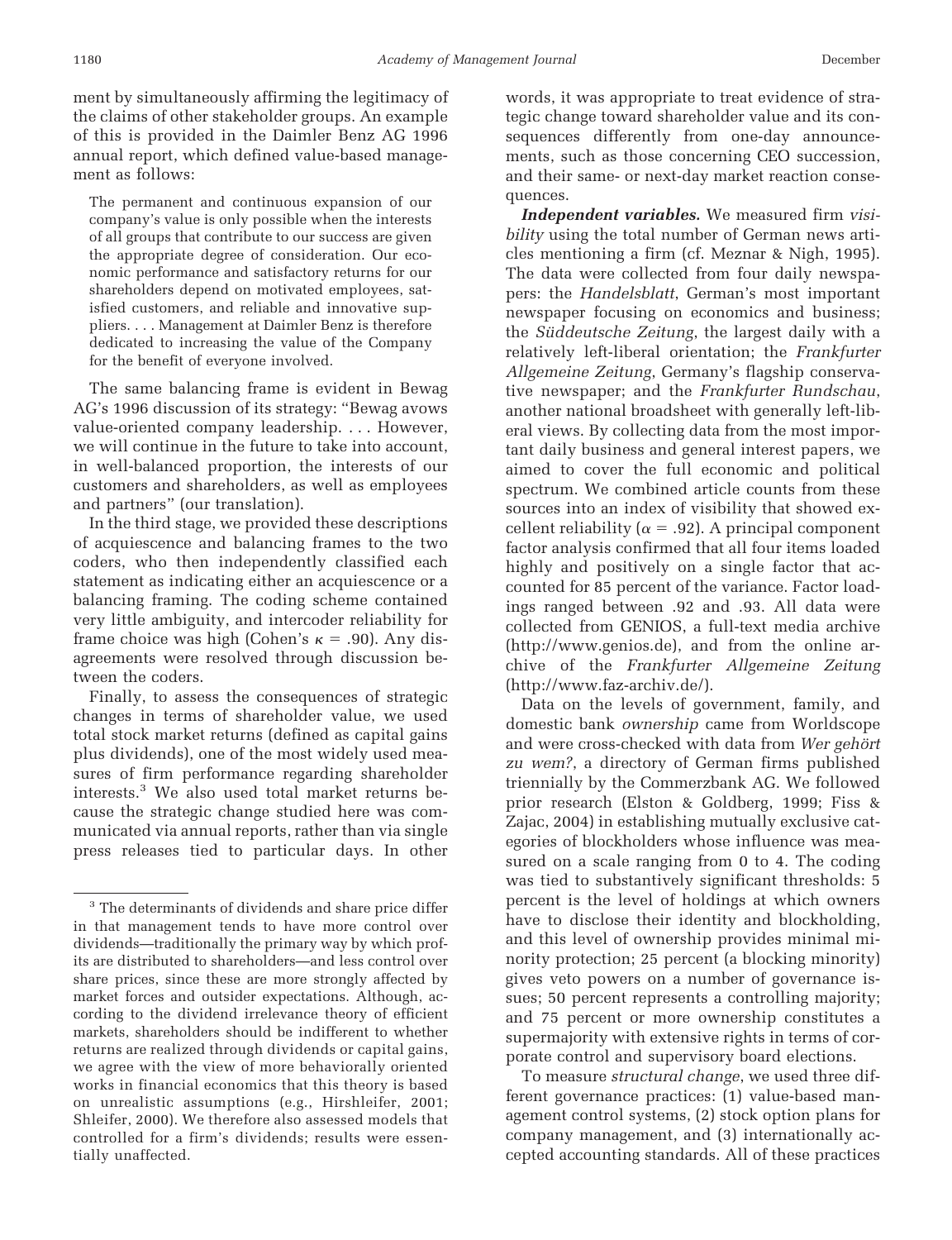can be seen as demonstrating credible commitment to a shareholder value orientation.

Value-based management control systems, an important way in which shareholder value management is implemented, are often linked to profitability goals specified by division or activity (Jürgens et al., 2000). They represent a "financialization" of management in that performance evaluation is explicitly tied to the interests of shareholders.

Value-based management systems are frequently coupled with stock incentive plans for managers. These plans are generally considered a powerful tool for aligning the interests of management with those of a firm's owners and for implementing a shareholder value approach (e.g., Meyers, 1981).

Our third measure of structural change was the adoption of international accounting standards such as U.S. generally accepted accounting principles (US-GAAP) or international accounting standards (IAS). For years, international analysts have criticized German corporations for not being investor friendly, since German accounting rules easily allow firms to hide large cash reserves or improve their balance sheets. The adoption of internationally accepted accounting standards reduces the ability of managers to hide their assets and significantly strengthens the position of shareholders.

Data on these three measures came from the firms' annual reports, and we cross-checked the data by directly contacting all firms still operating at the time the data were collected. All three measures were coded as dummy variables.

*Control variables.* The presence and framing of strategic change may also depend on a firm's financial record, with poor prior records indicating a greater need for change. We therefore controlled for prior performance using an accounting-based variable and a market- based variable; these were return on assets (ROA) and total returns, respectively. We omitted these performance measures from models in which total investment returns was the dependent variable.

The size of a firm may also affect its visibility, since smaller firms may be able to better avoid public scrutiny (Meznar & Nigh, 1995; Pfeffer & Salancik, 1978). We therefore controlled for organizational size using the log of market capitalization. Since diversification and internationalization may also affect the number of stakeholder groups to which a firm is exposed, we controlled for diversification using the number of four-digit SIC industries in which a firm operated, and we controlled for internationalization using the ratio of foreign sales to total sales (Sullivan, 1994).

Since ownership effects may differ to the extent that a firm uses external finance, we controlled for reliance on the stock market for financing using a firm's debt-to-equity ratio, corrected for the share of equity held by outsiders (cf. La Porta, Lopez-de-Silanes, & Shleifer, 1997). Furthermore, the emergence of the shareholder value movement in the United States has been linked to ownership by institutional investors and the diffusion of share ownership (e.g., Hansmann & Kraakman, 2001; Useem, 1993). We therefore controlled for blockholdings by foreign banks, foreign and domestic insurance firms, and other widely held financial institutions, such as investment and pension funds (cf. Gorton & Schmid, 2000), and for the percentage of shares dispersed. We likewise controlled for ownership by other domestic firms, another ownership category that has been linked to the emergence of a shareholder value orientation (Fiss & Zajac, 2004). To contrast the effects of different bank owner interests, we additionally controlled for the ownership level of banks that have used a balancing rather than an acquiescence framing.

A strategic change toward a shareholder-oriented policy is likely to meet resistance from other stakeholder groups, such as a firm's employees. Employee unions have been vocal opponents of shareholder value management in Germany, and their influence might therefore also affect how a firm presents such a new policy. However, unions have at times also sided with shareholders in calling for greater transparency in accounting standards and for tying managerial compensation more closely to performance (Höpner, 2001). We therefore controlled for union strength using unionization of works councilors, measured as the percentage of works council seats captured by union representatives in a firm's corresponding industry (cf. Fiss & Zajac, 2004). In Germany, works councils are the principal employee representation body. They are legally mandated and nearly universal in firms with 500 workers or more (Addison, Bellmann, Schnabel, & Wagner, 2004). Works councilors are elected by a firm's employees and hold considerable information, consultation, and codetermination rights regarding firm policy; the unionization of works councilors thus presents a good measure of union strength. Data on the works council elections held in 1990, 1994, and 1998 came from the Institut der Deutschen Wirtschaft in Cologne.

A firm's framing choice may also depend on the firm's embeddedness in director networks, since centrality in these networks increases a firm's visibility (Knoke & Burt, 1983). We therefore controlled for a firm's network centrality using Freeman's (1979) measure of degree centrality,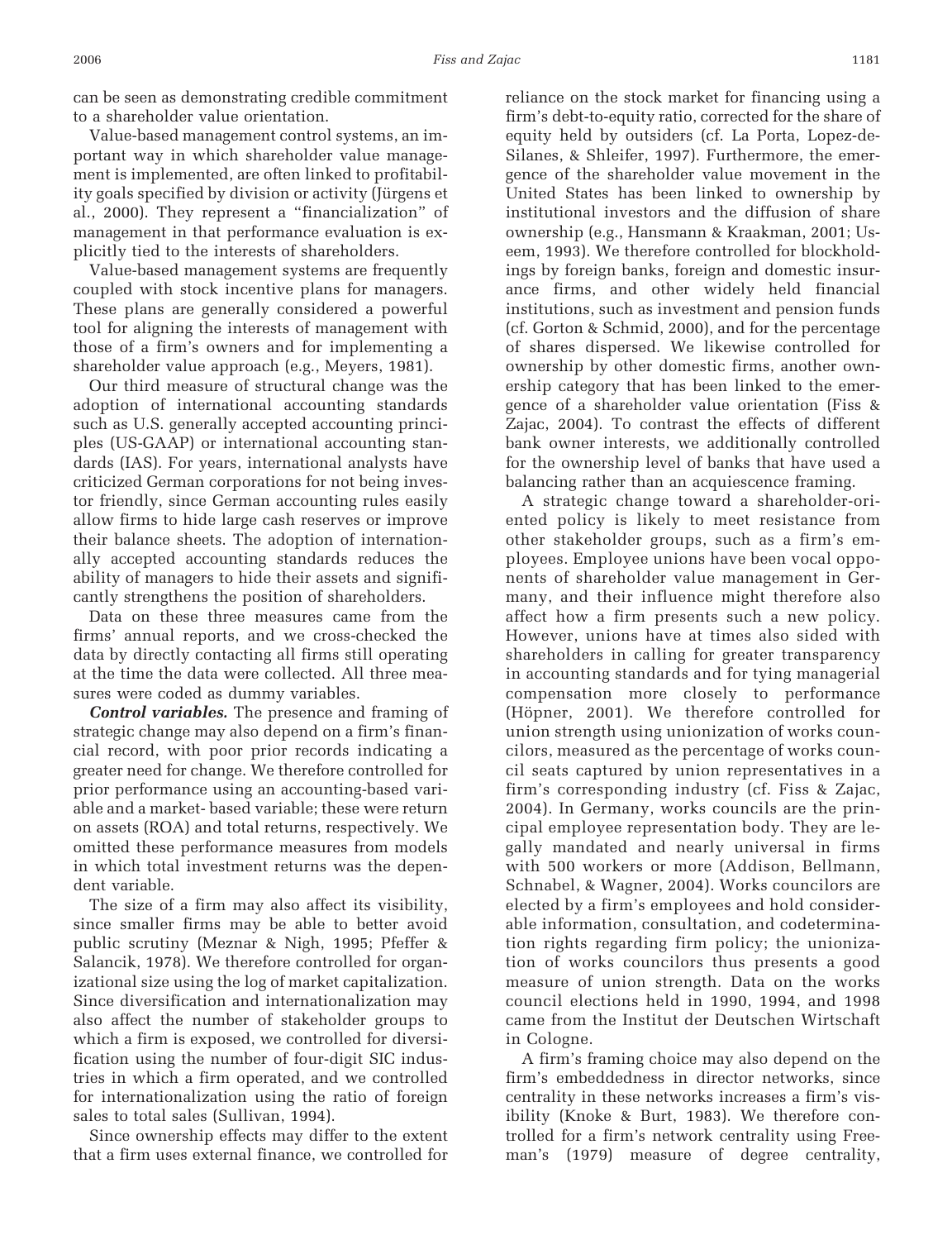calculated as the total number of ties a firm has with other firms in a sample. $4$  We collected the data on board membership from the firms' annual reports and updated them annually. Since Germany has a two-tiered board structure, we included members of both a firm's management and supervisory boards in our analysis, as members of the management board often sit on the supervisory boards of other companies.<sup>5</sup>

Since framing activity may apply to both realized and unrealized changes, we controlled for firms that fully decoupled by including in our analyses a dummy variable coded 1 if a firm had not implemented any of the three practices in any given year.<sup>6</sup> For models in which stock evaluation rather than framing choice was the dependent variable, we also included firm visibility as a control. For models that used the complete set of firms, data for the *Handelsblatt* were available for the complete observation period, but data for the *Su¨ ddeutsche Zeitung*, *Frankfurter Allgemeine Zeitung*, and *Frankfurter Rundschau* were only available as of 1993 or later. When using visibility as a control rather than as a variable of interest, we therefore only used article counts from the *Handelsblatt*. This approach was preferable because reliability and factor analyses determined that data from all three tapped the same construct, and using incomplete data from the other two sources would have led to selection bias from excluding almost a third of all firm-years in the original sample.

Previous research has indicated that the emergence of a shareholder value orientation among German firms has been contested, leading to an uneven outcome with considerable variation across firms (e.g., Fiss & Zajac, 2004; Jürgens et al., 2000). However, to account for the possible influence of an overall shift in the German business environment toward a shareholder value orientation, we controlled for the effect of time by using a year count variable. Finally, we controlled for possible industry differences by including dummy variables for two-digit SIC codes, except when using fixedeffects models in which such dummies were not necessary. Owing to the large number of variables, coefficients for industry dummies are not reported in the tables.

#### **Analysis**

To examine the choice of acquiescence versus balancing framing, we estimated maximum-likelihood logistic regression models (Long, 1997).<sup>7</sup> This analysis was restricted to those firms in the sample that announced moves toward a shareholder value strategy and whose framing of this change could thus be observed. Since we had data with repeated observations on firms, we estimated robust standard errors using the Huber-White sandwich estimator (White, 1980).

To analyze the relationship between different frames and outcomes for shareholders, we used fixed-effects pooled time series regression analysis (Allison, 1994; Johnson, 1995). $8$  A fixed-effects model is statistically equivalent to a change score model and removes all between-firm differences, leaving only within-firm variation to be explained by the independent variables. The coefficients are thus not biased by any observed or unobserved unchanging firm differences. These features make the fixed effects model particularly suitable for situations such as ours, where the main interest is in

<sup>4</sup> When compared to alternative measures of network centrality such as Bonacich's (1972) power index, Freeman's degree centrality was a conservative choice that resulted in slightly larger standard errors for the coefficients of most of our independent variables of interest.

<sup>&</sup>lt;sup>5</sup> In the German two-tiered governance system, the management board is responsible for running an enterprise, and the supervisory board appoints and oversees the management board.

<sup>6</sup> Conversely, we found essentially no evidence of implementation without framing among firms in our sample.

<sup>&</sup>lt;sup>7</sup> In the interests of robustness, we also estimated Heckman selection models (Heckman 1979), using the model described by Fiss and Zajac (2004) for the prediction of shareholder value espousal as the selection equation. However, these analyses led to substantially identical results.

<sup>8</sup> Although previous studies of stock market reactions have tended to examine the difference between a firm's observed and expected returns during a specified observation window (Patell, 1976), this event study methodology appeared inappropriate here for two reasons. First, an assumption of event study methodology is that events of interest are unanticipated and provide the markets with information not previously known (McWilliams & Siegel, 1997). However, the framing of strategic change is unlikely to satisfy this assumption, since this framing is most likely not a single, unanticipated event. Rather, management will provide information about a shift in a firm's orientation through various means, such as meetings with analysts, press releases, etc. Such leakage rendered use of standard event study methodology problematic, and stock market reaction would not be expected to be as punctuated as with other events, such as the announcement of an impending merger or new CEO. We therefore used the total return in the year following the announcement of a shift toward shareholder value management as our dependent variable.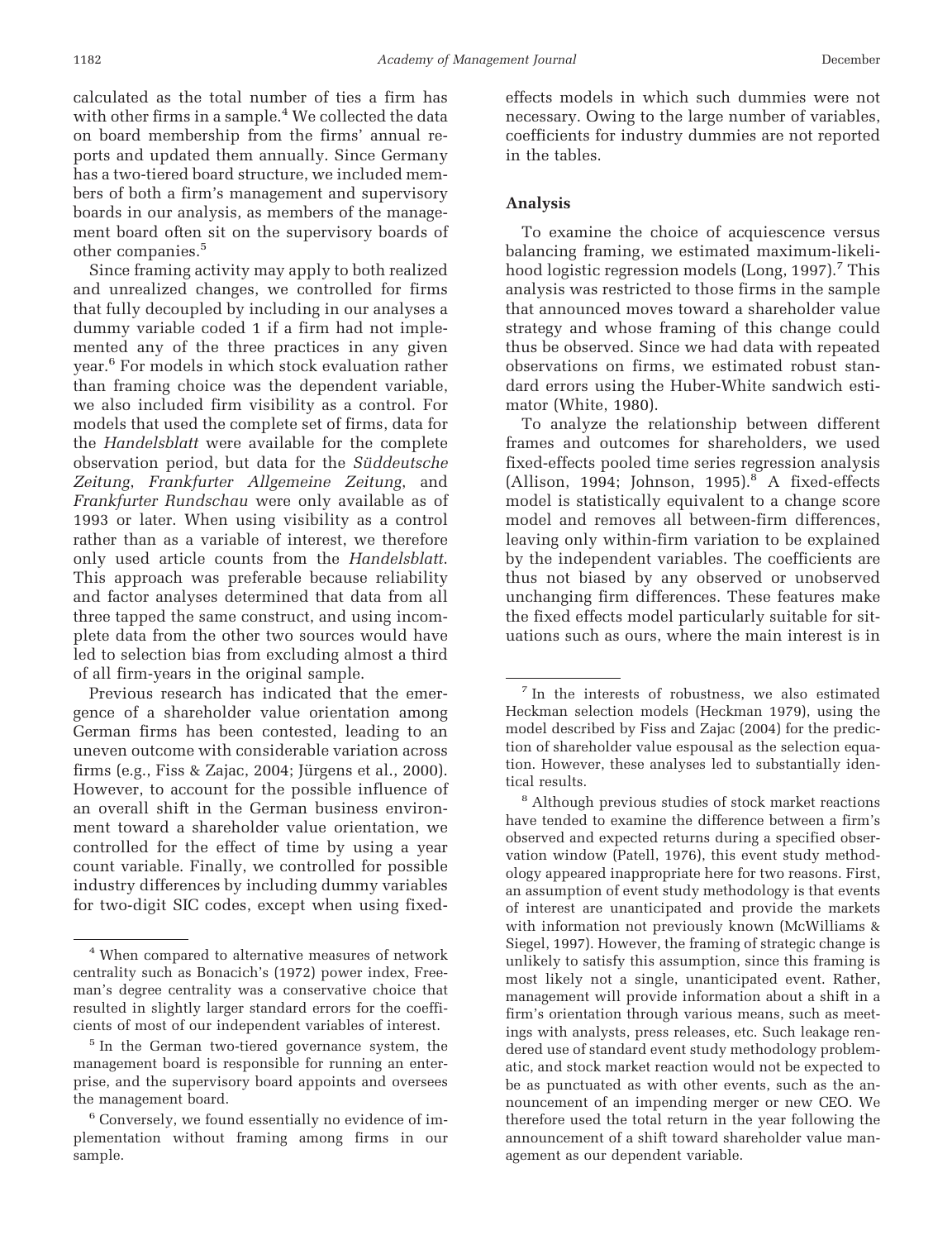the effect of an intervention (frame choice) and the cases do not constitute a random sample of a population (Hsiao, 1985; Petersen, 1993). A Hausman test indicated that the fixed-effects model was the appropriate choice ( $\chi^2 = 148.56$ , *df* = 21, *p* < .001). To allow contrasting the effects of one or the other frame, we conducted these fixed-effects analyses on all firms in the sample. The fixed-effects models thus focus on the unique effect of choosing a frame while controlling for implementation and betweenfirm differences. Finally, all independent and control variables in our models were lagged by one year, with the exception of our structural change measures in models predicting frame choice, since we were interested in the co-occurrence of framing and structural change.

#### **RESULTS**

Table 1 provides descriptive statistics and correlations between all variables in the smaller sample, and Table 2 provides the results for the logit models predicting the choice of acquiescence or balancing framing. The results support the view that stakeholder exposure is important for framing strategic change. Consistently with Hypothesis 1, the findings indicate that that our measure of media exposure is positively correlated with the use of balancing framing.

We also find considerable support for the importance of stakeholder power. The results confirm significant coefficients for the level of government ownership (Hypothesis 2a) and ownership by domestic banks that themselves have used a balancing framing (Hypothesis 2c). For family ownership (Hypothesis 2b), the coefficient is significant and in the predicted direction in model 3, but drops below significance in the fully specified model. In sum, these findings indicate that stakeholder power strongly affects a firm's choice of framing a move toward a shareholder value strategy.

Regarding the implementation of structural changes, we find support for Hypothesis 3, which posits that firms actually implementing practices commensurate with a shareholder value approach are more likely to use a balancing framing, rather than an acquiescence framing. For two of the three shareholder value practices, implementation was significantly associated with the use of balancing framing.

Table 3 provides descriptive statistics and correlations for all variables in the full sample, and Table 4 shows the results of our fixed-effects time series analysis of how the use of different frames affects shareholder outcomes while simultaneously controlling for the implementation of commensurate practices. The results offer support for Hypothesis 4, which holds that German firms using a balancing framing to justify their shareholder value orientation will experience significantly higher stock evaluations. Not surprisingly, both framing coefficients are positive, but only the coefficient for a balancing framing is significant. We found no significant effect for German firms offering an acquiescence framing of their strategic change.

Regarding the control variables, the adoption of value-based accounting methods has a large, positive effect on changes in investment return, indicating financial markets reacted positively to the adoption of this practice. On the other hand, the use of stock option plans and international accounting standards was not associated with a change in total returns. It would be helpful to have more detailed data on stock option plans to further examine this finding, but such data are unfortunately not available in the German context. Finally, the models show a significant, negative correlation between the log of market capitalization and total returns. A possible explanation for this finding is the substantial number of German firms with large market capitalization and low sales (particularly utility firms) that are marked by fairly stable share prices and stable but modest dividend payments.

#### **DISCUSSION**

We began by suggesting that strategic change in major corporations can be quite controversial with a firm's internal and external constituents, confronting the firm with the challenge of presenting and justifying significant strategic change to important constituents. We proposed that constituent sensemaking of such strategic changes can be significantly shaped by firms' efforts at constituent sensegiving via specific forms of language framing and decoupling. Specifically, we used extensive longitudinal data on contemporary German firms that have adopted a shareholder value orientation (a strategic change that remains controversial in Germany) to posit and test multiple predictions regarding: (1) the roles of stakeholder exposure and stakeholder power as drivers of firms' choosing alternative forms of language framing (balancing vs. acquiescence); (2) the relationship between language frames and substantial change; and (3) the financial market consequences of a firm's choice of language frames. We found that firms tended to employ language frames that suggested sensitivity to the level of a firm's stakeholder exposure and stakeholder power; that an interesting disconnect between framing and action existed; and that a balancing framing, with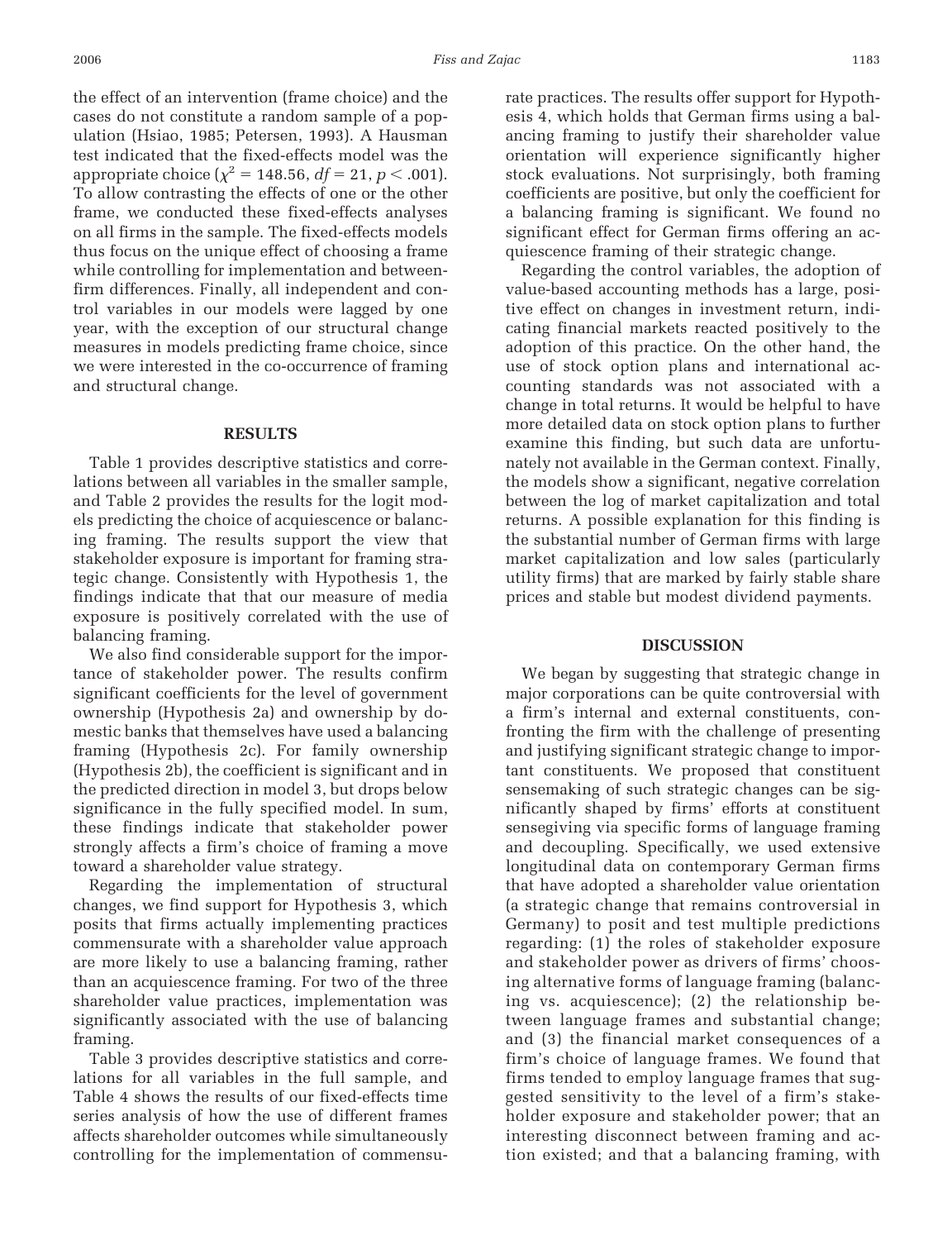|                                                             |                |                |                       |                                     | Descri                              | iptive:                | <b>Statistics and Pearson</b>    |                                                              |                          |                                        | Correlation                                    |                     |                       | Coefficients <sup>a</sup>      |                       |                                             |                                                  |           |                 |                                                             |                           |     |        |
|-------------------------------------------------------------|----------------|----------------|-----------------------|-------------------------------------|-------------------------------------|------------------------|----------------------------------|--------------------------------------------------------------|--------------------------|----------------------------------------|------------------------------------------------|---------------------|-----------------------|--------------------------------|-----------------------|---------------------------------------------|--------------------------------------------------|-----------|-----------------|-------------------------------------------------------------|---------------------------|-----|--------|
| Variable                                                    | Mean           | s.d.           | $\overline{ }$        | $\mathbf{N}$                        | s                                   | 4                      | <b>IQ</b>                        | అ                                                            | $\overline{\phantom{a}}$ | $\infty$                               | G                                              | $\overline{10}$     | $\overline{11}$       | 12                             | 13                    | $\overline{\phantom{0}}$<br>$\overline{14}$ | $\overline{\phantom{0}}$<br>5                    | ٥         | 17              | 19<br>18                                                    | 20                        | 21  |        |
| Balancing frame<br>Visibility<br>$\div$<br>$\overline{a}$   | 0.49<br>165.61 | 194.40<br>0.86 | $\overline{0}$ .      |                                     |                                     |                        |                                  |                                                              |                          |                                        |                                                |                     |                       |                                |                       |                                             |                                                  |           |                 |                                                             |                           |     |        |
| Government<br>ownership<br>$\ddot{\mathrm{c}}$              | 0.25           | 0.69           | $-0.03$               | 01                                  |                                     |                        |                                  |                                                              |                          |                                        |                                                |                     |                       |                                |                       |                                             |                                                  |           |                 |                                                             |                           |     |        |
| Family ownership<br>4.                                      | 0.64           | 1.13           | $\overline{11}$       | $-.20$                              | $-2($                               |                        |                                  |                                                              |                          |                                        |                                                |                     |                       |                                |                       |                                             |                                                  |           |                 |                                                             |                           |     |        |
| Bank ownership:<br>ယ်                                       | 0.12           | 0.41           | 07                    | 00                                  | 03                                  | S<br>금<br>-            |                                  |                                                              |                          |                                        |                                                |                     |                       |                                |                       |                                             |                                                  |           |                 |                                                             |                           |     |        |
| Acquiescence<br>framing                                     |                |                |                       |                                     |                                     |                        |                                  |                                                              |                          |                                        |                                                |                     |                       |                                |                       |                                             |                                                  |           |                 |                                                             |                           |     |        |
| Bank ownership:<br>Ġ                                        | 0.10           | 0.35           | .12                   | $-0.09$                             | $-10$                               | $-0.06$                | S<br>H                           |                                                              |                          |                                        |                                                |                     |                       |                                |                       |                                             |                                                  |           |                 |                                                             |                           |     |        |
| Balancing framing<br>Value-based<br>$\ddot{\sim}$           | 0.33           | 0.47           | .26                   | .26                                 | $-.13$                              | $-.03$                 | .18                              | .02                                                          |                          |                                        |                                                |                     |                       |                                |                       |                                             |                                                  |           |                 |                                                             |                           |     |        |
| accounting systems                                          |                |                |                       |                                     |                                     |                        |                                  |                                                              |                          |                                        |                                                |                     |                       |                                |                       |                                             |                                                  |           |                 |                                                             |                           |     |        |
| Stock options<br>International<br>$\dot{\circ}$<br>$\infty$ | 0.29<br>0.26   | 0.45<br>0.44   | .14<br>$\ddot{3}$     | .23<br>35                           | $-.12$<br>$-18$                     | $-0.08$<br>.00         | $-0.04$<br>$-0.01$               | 08<br>21                                                     | 29<br>30                 | .42                                    |                                                |                     |                       |                                |                       |                                             |                                                  |           |                 |                                                             |                           |     |        |
| accounting<br>standards                                     |                |                |                       |                                     |                                     |                        |                                  |                                                              |                          |                                        |                                                |                     |                       |                                |                       |                                             |                                                  |           |                 |                                                             |                           |     |        |
| Return on assets<br>$10.$                                   | 3.87           | 4.19           | $\overline{21}$       | 00                                  | $-.14$                              | $-42$                  | $-0.08$                          | 0.0<br>$\overline{1}$                                        | 06                       | .14                                    | $\overline{10}$                                |                     |                       |                                |                       |                                             |                                                  |           |                 |                                                             |                           |     |        |
| Total investment<br>$\overline{11}$ .                       | 19.30          | 37.07          | 0 <sub>5</sub>        | .16                                 | 00                                  | .02                    | .06                              | $-12$                                                        | 00                       | $\overline{1}$<br>07                   | .04                                            | .28                 |                       |                                |                       |                                             |                                                  |           |                 |                                                             |                           |     |        |
| Debt/external<br>return<br>12.                              |                |                |                       |                                     |                                     |                        |                                  |                                                              |                          |                                        |                                                |                     |                       |                                |                       |                                             |                                                  |           |                 |                                                             |                           |     |        |
| market                                                      | 0.05           | 0.23           | $-0.09$               | 00                                  | .22                                 | $-.10$                 | .02<br>T                         | .04<br>$\begin{array}{c} \hline \end{array}$                 | $\overline{1}$<br>$-.12$ | $\sim$                                 | $\mathbf{I}$<br>05                             | $\mathbf{L}$<br>.18 | .02                   |                                |                       |                                             |                                                  |           |                 |                                                             |                           |     |        |
| capitalization<br>Other firm<br>13.                         | 0.62           | 1.12           | $-0.04$               | $-.26$                              | 02                                  | S<br>ÿ<br>$\mathbf{I}$ | $-0.5$                           | $\mathbf{I}$<br>0.0<br>$\begin{array}{c} \hline \end{array}$ | $\mathbb{I}$<br>.24      | $\ $<br>.16                            | S<br>É                                         | $\mathbf{I}$<br>OO. | $\mathbf{I}$<br>.04   | .08                            |                       |                                             |                                                  |           |                 |                                                             |                           |     |        |
| ownership                                                   |                |                |                       |                                     |                                     |                        |                                  |                                                              |                          |                                        |                                                |                     |                       |                                |                       |                                             |                                                  |           |                 |                                                             |                           |     |        |
| Institutional<br>14.                                        | 0.68           | 0.90           | $-6$                  | $-0.01$                             | $-10$                               | $-.22$                 | $\overline{10}$                  | -07                                                          | 03                       | .05                                    | $\overline{\phantom{a}}$<br>.22                | .24                 | .04                   | .26                            | $-.30$                |                                             |                                                  |           |                 |                                                             |                           |     |        |
| Percentage of shares<br>investor ownership<br>15.           | 55.70          | 26.31          | .03<br>$\overline{1}$ | 52                                  | ÿ<br>$\begin{array}{c} \end{array}$ | $\overline{ }$<br>$-2$ | $\overline{11}$<br>$\mathbf{I}$  | .04<br>$\mathbf{I}$                                          | .34                      | .24                                    | $\overline{1}$<br>.14                          | 02                  | $\overline{1}$<br>.03 | $\overline{1}$<br>$\sim$<br>H. | $\overline{a}$<br>.48 | S                                           |                                                  |           |                 |                                                             |                           |     |        |
| dispersed                                                   |                |                |                       |                                     |                                     |                        |                                  |                                                              |                          |                                        |                                                |                     |                       |                                |                       |                                             |                                                  |           |                 |                                                             |                           |     |        |
| Log of market<br>16.                                        | 8.17           | $1.60\,$       | .13                   | .66                                 | .12                                 | S<br>$-2i$             | $\overline{10}$                  | 05<br>$\mathbf{I}$                                           | .32                      | .29                                    | .42                                            | $\ddot{.}3$         | .32                   | $\mathbf{I}$<br>00             | .29                   | .23                                         | 38                                               |           |                 |                                                             |                           |     |        |
| capitalization                                              |                |                |                       |                                     |                                     |                        |                                  |                                                              |                          |                                        |                                                |                     |                       |                                |                       |                                             |                                                  |           |                 |                                                             |                           |     |        |
| Internationalization<br>Diversification<br>17.<br>18.       | 3.56<br>43.75  | 1.68<br>26.69  | .16<br>$-.13$         | $\overline{0}$ .<br>$\overline{11}$ | $-39$<br>ä                          | $-0.16$<br>33          | $\overline{0}$<br>$\overline{0}$ | $_{00}$<br>.14                                               | .19<br>.20               | $\mathbf{I}$<br>00<br>$\overline{.18}$ | .14<br>08                                      | .28<br>E.           | 08<br>$\Xi$           | $-13$<br>$-17$                 | $-.19$<br>$-15$       | $-.12$<br>$-0.21$                           | $11$<br>$21$<br>$30$                             | .02<br>Θ. | $\overline{0}3$ |                                                             |                           |     |        |
| No implementation<br>19.                                    | 0.49           | 0.50           | $-0.22$               | $-.33$                              | .19                                 | 08                     | $-10$                            | $-.20$                                                       | $\overline{1}$<br>.68    | .62                                    | $\begin{array}{c} \hline \end{array}$<br>$-58$ | I<br>$\ddot{15}$    | $\overline{0}$        | .04                            | .20                   | $-10$                                       |                                                  | $-38$     | $\overline{10}$ | $-.26$                                                      |                           |     |        |
| Union strength<br>20.                                       | 69.89          | 20.47          | .03                   | 05                                  | $-12$                               | .27                    | .28                              | 05                                                           |                          | $\overline{\phantom{a}}$<br>06         | 08                                             | 43                  | $\ddot{\circ}$        | $-0.34$                        | .16                   | $-.62$                                      | $\cdot$ 17                                       | .20       |                 | .47                                                         | $-11$                     |     |        |
| 21. Network centrality                                      | 23.45          | 18.60          | $-0.04$               | .62                                 | $\overline{11}$                     | 44                     | $\overline{10}$                  |                                                              | 23.374                   | .14                                    | I                                              | $\ddot{c}$          | 02                    | .06                            | $-.18$                | $\overline{11}$                             |                                                  | .66       | 29 33           | $-0.01$                                                     | $\overline{1}$<br>$-0.29$ | .09 |        |
| Time<br>22.                                                 | 7.96           | 1.71           | .27                   | 03                                  | $-10$                               | 05                     | 05                               | $\begin{array}{c} 0.06 \\ 0.01 \end{array}$                  |                          | 40                                     | .36                                            | J.<br>ā             | 05                    | 09                             | 04                    | $\overline{1}$<br>$\overline{13}$           | $\overline{1}$<br>$45$<br>$15$<br>$\overline{ }$ | 05        | 0               | $\overline{\phantom{a}}$<br>$\mathcal{L}$<br>$\overline{ }$ | .40                       | 01  | $-.18$ |
|                                                             |                |                |                       |                                     |                                     | ÷.                     |                                  |                                                              |                          |                                        |                                                |                     |                       |                                |                       |                                             |                                                  |           |                 |                                                             |                           |     |        |

TABLE 1 **TABLE 1**

 $^a$   $n = 221$ . Correlations equal to or greater than .14 are significant at  $p <$  $n = 221$ . Correlations equal to or greater than .14 are significant at  $p < .05$ .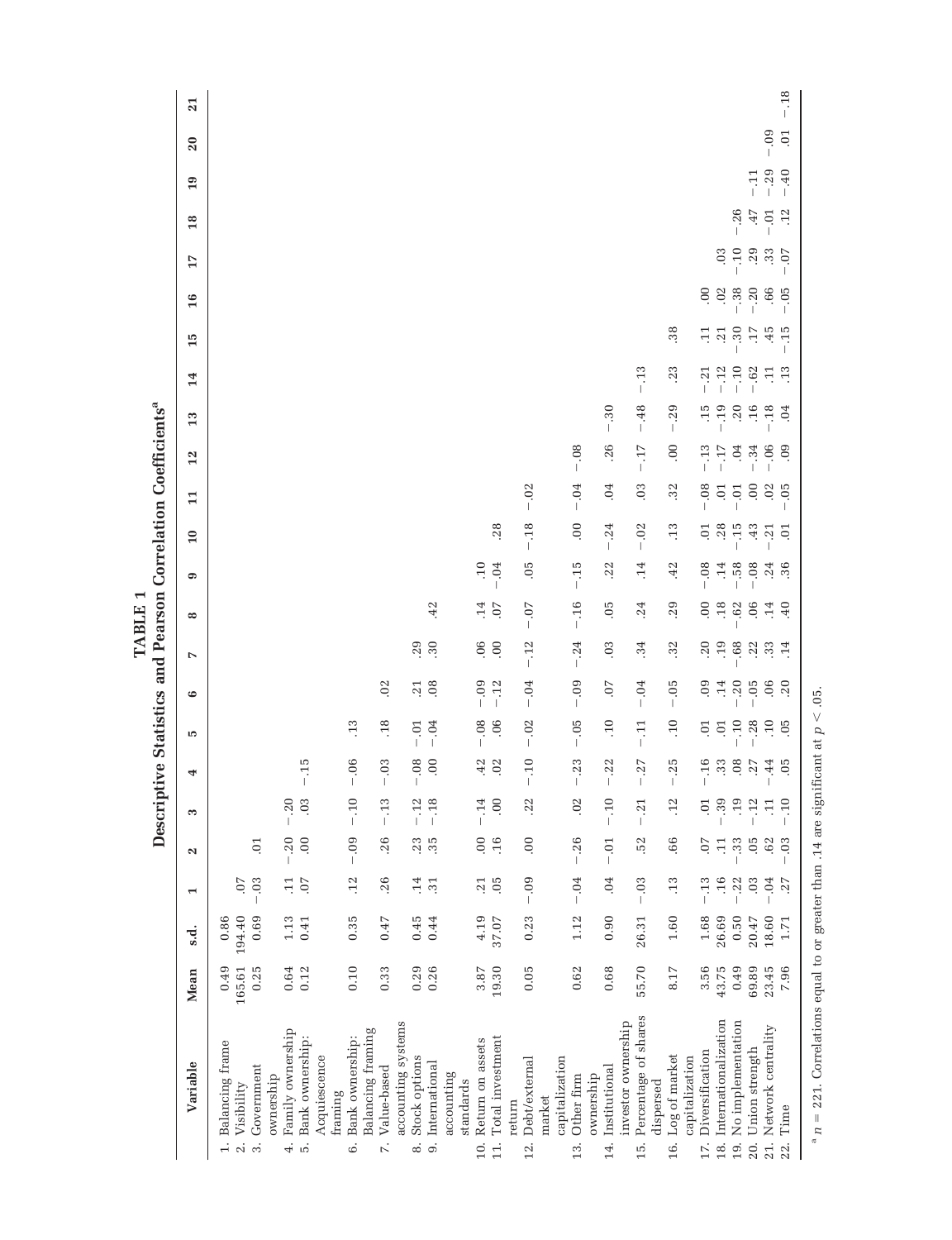| Independent Variables                                                                                                                                                                                                                            | Model 1                                                                                                                                                                                           | Model 2                                                                                                                                                                                                       | Model 3                                                                                                                                                                                             | Model 4                                                                                                                                                                                 | Model 5                                                                                                                                                                                               | Model 6                                                                                                                                                                                                                 | Model 7                                                                                                                                                                                                               | Model 8                                                                                                  |                                                                                                  |
|--------------------------------------------------------------------------------------------------------------------------------------------------------------------------------------------------------------------------------------------------|---------------------------------------------------------------------------------------------------------------------------------------------------------------------------------------------------|---------------------------------------------------------------------------------------------------------------------------------------------------------------------------------------------------------------|-----------------------------------------------------------------------------------------------------------------------------------------------------------------------------------------------------|-----------------------------------------------------------------------------------------------------------------------------------------------------------------------------------------|-------------------------------------------------------------------------------------------------------------------------------------------------------------------------------------------------------|-------------------------------------------------------------------------------------------------------------------------------------------------------------------------------------------------------------------------|-----------------------------------------------------------------------------------------------------------------------------------------------------------------------------------------------------------------------|----------------------------------------------------------------------------------------------------------|--------------------------------------------------------------------------------------------------|
| Bank ownership: Acquiescence<br>Government ownership<br>Family ownership<br>Visibility                                                                                                                                                           |                                                                                                                                                                                                   | $0.00**$ (0.00)                                                                                                                                                                                               | $0.08*(0.45)$<br>(0.45)<br>(0.54)<br>0.44<br>0.25                                                                                                                                                   |                                                                                                                                                                                         |                                                                                                                                                                                                       |                                                                                                                                                                                                                         |                                                                                                                                                                                                                       | $0.01***$<br>$1.20*$<br>$-0.19$<br>0.06                                                                  | (0.00)<br>(0.69)<br>(0.54)<br>(0.52)                                                             |
| International accounting standards<br>Bank ownership: Balancing frame<br>Value-based accounting systems<br>Stock options<br>frame                                                                                                                |                                                                                                                                                                                                   |                                                                                                                                                                                                               | $1.37*(0.80)$                                                                                                                                                                                       | $2.00**$ (0.66)                                                                                                                                                                         | (0.66)<br>$-0.50$                                                                                                                                                                                     | (0.62)<br>$1.28*$                                                                                                                                                                                                       | $2.15**$ (0.72)<br>(0.66)<br>$-0.24*$<br>$1.60\,^*$                                                                                                                                                                   | $3.07***$ (0.74)<br>$2.43**$<br>$2.59**$<br>$-1.42$                                                      | (0.92)<br>$\left( 0.81\right)$<br>(0.77)                                                         |
| Debt/external market capitalization<br>Total investment return<br>Return on assets                                                                                                                                                               | (0.07)<br>(0.00)<br>(0.73)<br>$-0.04$<br>$-0.55$<br>0.01                                                                                                                                          | (0.06)<br>(0.01)<br>(0.75)<br>03<br>.50<br>$0.01\,$<br>$\overline{0}$                                                                                                                                         | (0.00)<br>(0.07)<br>(0.80)<br>$-0.04$<br>$-0.68$<br>$0.01\,$                                                                                                                                        | $\begin{array}{c} (0.08) \\ (0.00) \\ (0.73) \\ (0.23) \end{array}$<br>$0.01$<br>$-0.58$<br>0.01                                                                                        | (0.06)<br>(0.00)<br>(0.71)<br>$-0.05$<br>$-0.72$<br>0.01                                                                                                                                              | $\left( 0.01\right)$<br>(0.73)<br>(0.07)<br>$-0.05$<br>$-0.56$<br>0.01                                                                                                                                                  | $(0.69)$<br>$(0.08)$<br>(0.01)<br>(0.74)<br>$0.01*$<br>$-0.01$<br>$-0.54$                                                                                                                                             | $0.02**$<br>$-1.61*$<br>$0.06$                                                                           | $(0.06)$<br>$(0.01)$<br>$(0.82)$<br>$(0.61)$                                                     |
| Institutional investor ownership<br>Percentage of shares dispersed<br>Market capitalization <sup>b</sup><br>Other firm ownership<br>Internationalization<br>No implementation<br>Network centrality<br>Union strength<br>Diversification<br>Time | (0.50)<br>(0.21)<br>(0.02)<br>(0.24)<br>(0.23)<br>(0.01)<br>(0.02)<br>(0.16)<br>(0.41)<br>(0.04)<br>$-0.04**$<br>$-0.63$<br>0.12<br>$-0.26$<br>0.02<br>$-0.50$<br>0.00<br>0.02<br>$-0.21$<br>0.01 | (0.30)<br>(0.47)<br>(0.02)<br>(0.28)<br>(0.01)<br>(0.04)<br>(0.02)<br>(0.18)<br>(0.24)<br>(0.55)<br>$-0.05*$<br>$-0.26$<br>$-0.64$<br>$-0.18$<br>$-0.29$<br>$-0.56$<br>0.02<br>$0.00\,$<br>$-0.00$<br>$-0.01$ | (0.02)<br>(0.25)<br>(0.02)<br>(0.02)<br>(0.18)<br>(0.45)<br>(0.55)<br>(0.21)<br>(0.56)<br>(0.04)<br>$-0.49$<br>0.26<br>$-0.05$<br>$-0.15$<br>$-0.02$<br>$-0.25$<br>0.03<br>0.02<br>$0.11\,$<br>0.01 | (0.25)<br>$(0.42)$<br>$(0.02)$<br>(0.25)<br>(0.01)<br>(0.62)<br>(0.04)<br>(0.02)<br>(0.16)<br>$-0.04*$<br>$-0.11$<br>$-0.68$<br>0.04<br>$-0.32$<br>0.03<br>0.70<br>0.04<br>0.01<br>0.01 | (0.40)<br>(0.02)<br>(0.24)<br>$(0.25)$<br>$(0.01)$<br>(0.60)<br>(0.04)<br>(0.02)<br>(0.16)<br>(0.21)<br>$-0.04**$<br>0.14<br>$-0.23$<br>$-0.62$<br>$-0.27$<br>0.02<br>$-0.70$<br>0.02<br>0.04<br>0.01 | (0.46)<br>$(0.02)$<br>$(0.26)$<br>$(0.22)$<br>$\left(0.57\right)$<br>$(0.04)$<br>$(0.02)$<br>(0.15)<br>(0.21)<br>(0.01)<br>$-0.04**$<br>$-0.25$<br>$-0.71$<br>0.04<br>$-0.23$<br>0.02<br>$0.07$<br>0.06<br>0.01<br>0.01 | $(0.27)$<br>$(0.27)$<br>$(0.01)$<br>$(0.23)$<br>$(0.47)$<br>$(0.02)$<br>(0.82)<br>$(0.04)$<br>$(0.02)$<br>(0.16)<br>$-0.15$<br>$-0.78$<br>$-0.04$<br>$-0.09$<br>$-0.27$<br>$-0.04$<br>0.02<br>$-0.00$<br>0.01<br>1.11 | $0.04*$<br>$-0.58$<br>$-0.04$<br>1.45<br>$-0.05$<br>$0.01\,$<br>$-0.71$<br>$-0.41$<br>$-0.03$<br>$-0.07$ | $(0.81)$<br>$(0.03)$<br>$(0.37)$<br>$(0.26)$<br>$(0.02)$<br>(0.99)<br>(0.05)<br>(0.03)<br>(0.25) |
| Constant<br>Wald $\chi^2$                                                                                                                                                                                                                        | $-0.39$ $(4.20)$<br>45.95<br>240<br>$\overline{21}$                                                                                                                                               | (5.13)<br>52.03<br>223<br>22<br>3.30                                                                                                                                                                          | $-3.07(4.89)$<br>62.82<br>240<br>25                                                                                                                                                                 | (4.29)<br>54.14<br>238<br>22<br>$-0.72$                                                                                                                                                 | (4.21)<br>45.17<br>238<br>22<br>$-0.76$                                                                                                                                                               | (4.02)<br>59.66<br>238<br>22<br>0.57                                                                                                                                                                                    | (4.28)<br>73.31<br>238<br>24<br>1.03                                                                                                                                                                                  | 129.44<br>221<br>29<br>7.31                                                                              | (5.82)                                                                                           |

TABLE 2<br>Results of Logit Regression Analysis Predicting Use of a Balancing Frame<sup>a</sup> **Results of Logit Regression Analysis Predicting Use of a Balancing Framea TABLE 2**

 Robust standard errors are in parentheses. All models include dummy variables controlling for industry. Significance tests are one-tailed for directional hypotheses and two-tailed for control variables.

b Logarithm.

\* *p* .05 \*\* *p* .01

 $p \geq 0.01$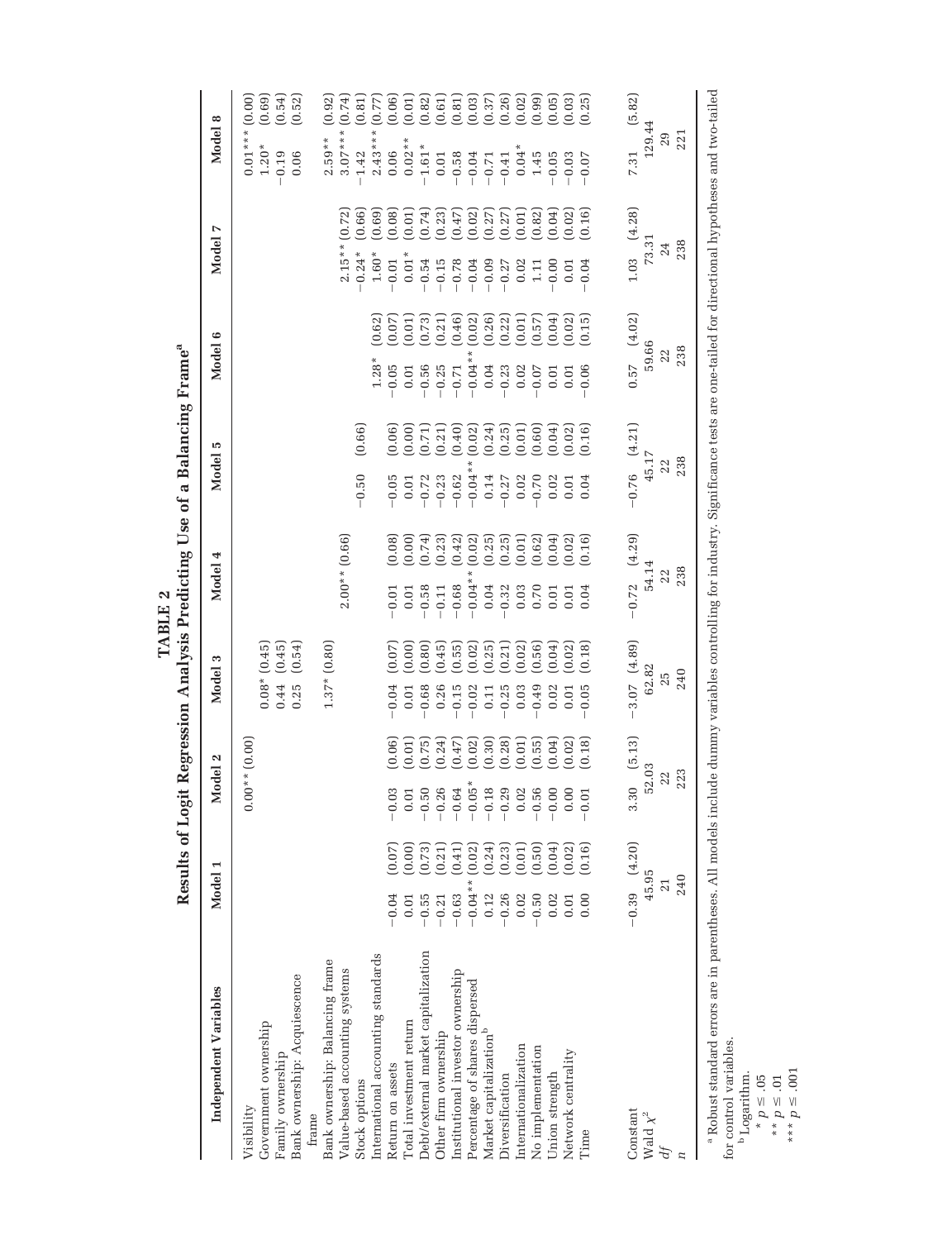|                                         |               | Descri |                          | iptive Statistics and Pearson Correlation Coefficients <sup>ª</sup> |                 |                  |                 |            |                 |                  |                 |                 |                 |         |         |                 |                |                                  |                 |        |         |                 |
|-----------------------------------------|---------------|--------|--------------------------|---------------------------------------------------------------------|-----------------|------------------|-----------------|------------|-----------------|------------------|-----------------|-----------------|-----------------|---------|---------|-----------------|----------------|----------------------------------|-----------------|--------|---------|-----------------|
| Variable                                | Mean          | s.d.   | $\overline{\phantom{0}}$ | 2                                                                   | S               | 4                | LO <sub>1</sub> | ه          | Z               | $\infty$         | 0               | $\overline{10}$ | $\Xi$           | 12      | 13      | $\overline{14}$ | 15             | 17<br>16                         | 18              | ශ<br>1 | 20      | $\overline{21}$ |
| 1. Total investment return              | 10.57         | 34.59  |                          |                                                                     |                 |                  |                 |            |                 |                  |                 |                 |                 |         |         |                 |                |                                  |                 |        |         |                 |
| 2. Acquiescence frame                   | 0.12          | 0.33   |                          |                                                                     |                 |                  |                 |            |                 |                  |                 |                 |                 |         |         |                 |                |                                  |                 |        |         |                 |
| 3. Balancing frame                      | 0.13          | 0.49   |                          | $-0.10$                                                             |                 |                  |                 |            |                 |                  |                 |                 |                 |         |         |                 |                |                                  |                 |        |         |                 |
| 4. Visibility                           | 182.70 256.77 |        | N                        | .16                                                                 | $\overline{17}$ |                  |                 |            |                 |                  |                 |                 |                 |         |         |                 |                |                                  |                 |        |         |                 |
| 5. Government ownership                 | 0.24          | 0.74   |                          | $-0.01$                                                             | $\overline{0}$  | 03               |                 |            |                 |                  |                 |                 |                 |         |         |                 |                |                                  |                 |        |         |                 |
| 6. Family ownership                     | 0.62          | 1.16   |                          | .02<br>$\overline{1}$                                               | 0               | $-0.1 -$         | $-17$           |            |                 |                  |                 |                 |                 |         |         |                 |                |                                  |                 |        |         |                 |
| 7. Bank ownership, acquiescence         | 0.03          | 0.19   | 06                       | $\overline{.18}$                                                    | $\overline{21}$ | 06               | 03              | $-0.06$    |                 |                  |                 |                 |                 |         |         |                 |                |                                  |                 |        |         |                 |
| frame                                   |               |        |                          |                                                                     |                 |                  |                 |            |                 |                  |                 |                 |                 |         |         |                 |                |                                  |                 |        |         |                 |
| 8. Bank ownership, balancing frame      | 0.03          | 0.19   | $\frac{1}{\sqrt{2}}$     | ź.                                                                  | .20             | $-0.02$          | $-0.5$          | $-0.3$     | .26             |                  |                 |                 |                 |         |         |                 |                |                                  |                 |        |         |                 |
| 9. Value-based accounting systems       | 0.07          | 0.26   |                          | 27                                                                  | .27             | .28              | $-0.6$          | $-0.1$     | .15             | -15              |                 |                 |                 |         |         |                 |                |                                  |                 |        |         |                 |
| 10. Stock options                       | 0.04          | 0.21   |                          | 24                                                                  | .25             | .25              | $-0.4$          | $-0.2$     | $\overline{10}$ | $\ddot{5}$       | 33              |                 |                 |         |         |                 |                |                                  |                 |        |         |                 |
| 11. International accounting standards  | 0.05          | 0.22   |                          | $\overline{.13}$                                                    | 33              | .34              | $-0.3$          | co.        | .04             | H                | 33              | 41              |                 |         |         |                 |                |                                  |                 |        |         |                 |
| 12. Debt/external market capitalization | 0.09          | 0.64   | °.<br>⊃                  | $-0.01$                                                             | $-0.3$          | $-0.3$           | Ċ.              | $-0.06$    | FÖ.             | $-02$            | $-0.04$         | $-0.02$         | 00              |         |         |                 |                |                                  |                 |        |         |                 |
| 13. Other firm ownership                | 1.08          | 1.47   | $\frac{1}{\sqrt{2}}$     |                                                                     | $-0.08$         | $-27$            | $-0.07$         | $-30$      | $-0.08$         | $-0.8$           | $-0.16$         |                 | $-.14$          | $-0.9$  |         |                 |                |                                  |                 |        |         |                 |
| 14. International investor ownership    | 0.39          | 0.76   |                          | $\overline{17}$                                                     | 0 <sub>5</sub>  | $\overline{0}$ . | $-0.04$         | $-16$      | 15              | $\overline{10}$  | $\frac{3}{2}$   | $\overline{10}$ | $\frac{5}{1}$   | ō.      | $-.24$  |                 |                |                                  |                 |        |         |                 |
| 15. Percentage of shares dispersed      | 42.79         | 28.62  |                          | ឆ្ន                                                                 | $\ddot{ }$      | $\ddot{5}0$      | 두.<br>-         | $-0.8$     | .02             | -90              | 30              | H.              | $\ddot{c}$      | $-14$   | $-45$   | C.              |                |                                  |                 |        |         |                 |
| 16. Market capitalization <sup>b</sup>  | 7.53          | 1.31   |                          | 21                                                                  | .20             | .67              | $\frac{12}{1}$  | $-18$      | .18             | 54               | $\ddot{3}$      | 26              | $\overline{31}$ | $-0.02$ | $-0.25$ | 27              | 55.            |                                  |                 |        |         |                 |
| 17. Diversification                     | 3.28          | 1.57   | $\overline{C}$           |                                                                     | $\overline{0}$  | .18              | $-0.08$         | $-0.3$     | 03              | .08              | .16             | 00              | .O1             | $-15$   | $-0.5$  | $-0.1$          | .24            | .04                              |                 |        |         |                 |
| 18. Internationalization                | 34.95         | 27.41  |                          | 08                                                                  | $\cdot$ 17      | .20              | $-.23$          | $\ddot{3}$ | 03              | .12              | 20              | .16             | a.              | $-.14$  | $-0.30$ | $-0.4$          | 38             | .18<br>$\overline{11}$           |                 |        |         |                 |
| 19. No implementation                   | 0.13          | 0.33   |                          | .32                                                                 | .13             | $-.02$           | S.              | Ğ.         | $\overline{11}$ | .<br>-           | eo.             | $-0.8$          | $-0.9$          | $-.02$  | $-0.05$ | 08              | .06            | 0 <sub>4</sub><br>$\overline{0}$ | $\overline{0}$  |        |         |                 |
| 20. Union strength                      | 72.93         | 17.26  | $\frac{1}{1}$            | $\overline{0}$ .                                                    | 00              | $-0.3$           | $-0.7$          | $-18$      | .19             | $-0.05$          | 07              | $-0.02$         | $-0.07$         | $-.27$  | .18     | 51              | $\overline{0}$ | .21<br>.22                       | $\ddot{=}$      | $-.10$ |         |                 |
| 21. Network centrality                  | 20.44         | 16.53  |                          | $\overline{10}$                                                     | 03              | .58              | co.             | $-.34$     | .12             | .06              | 23              | $\overline{10}$ | .14             | 03      | $-.16$  | .26             | 38             | .23<br>.65                       | $\Xi$           | $-0.5$ | $-.14$  |                 |
| 22. Time                                | 5.37          | 2.80   | 4                        | 38                                                                  | $\cdot$ 30      | $\frac{15}{2}$   | ā               | 02         | $\frac{3}{2}$   | $\overline{.19}$ | $\overline{31}$ | $\ddot{3}$      | 27              | 02      | $-0.5$  | $\ddot{13}$     | $\frac{2}{2}$  | $\overline{0}$<br>15             | $\overline{14}$ | 26     | $-0.01$ | $-0.5$          |
|                                         |               |        |                          |                                                                     |                 |                  |                 |            |                 |                  |                 |                 |                 |         |         |                 |                |                                  |                 |        |         |                 |

 $arctan$  $\mathcal{C}$ بند.<br>با  $\mathcal{L}$ TABLE 3<br>d Popron **TABLE 3**  $c_{\rm{f}}$ 

 $a$   $n = 970$ . Correlations equal to or greater than .06 are significant at  $p <$  $\sim$ 

b Logarithm.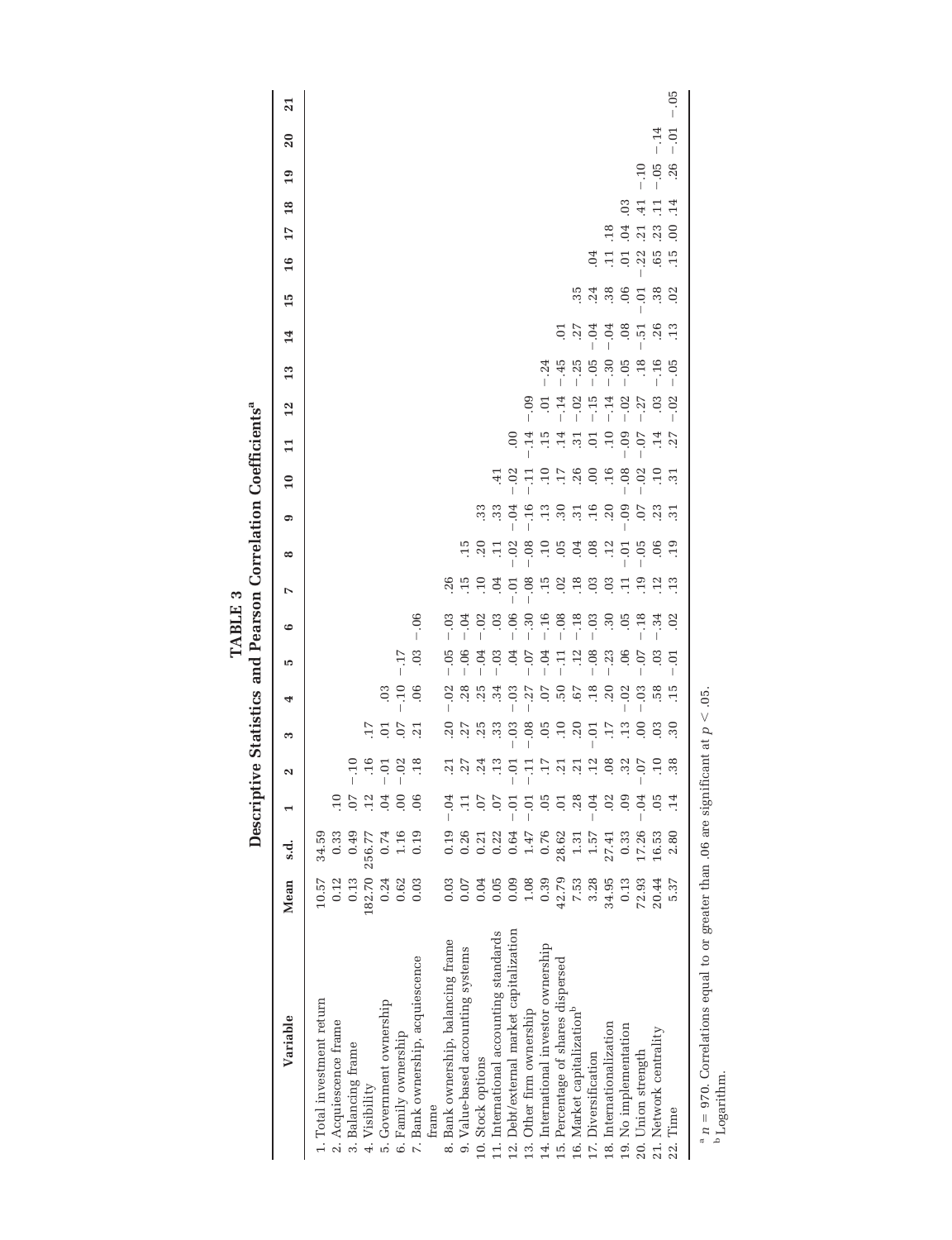| <b>Independent Variable</b>         | Model 1               | Model 2               |
|-------------------------------------|-----------------------|-----------------------|
| Acquiescence frame                  |                       | (5.04)<br>6.49        |
| Balancing frame                     |                       | $5.20*$<br>(3.01)     |
| Visibility                          | $0.05**$<br>(0.02)    | $0.05**$<br>(0.02)    |
| Government ownership                | 0.72<br>(3.82)        | (3.83)<br>1.18        |
| Family ownership                    | $-1.06$<br>(4.69)     | $-0.40$<br>(4.70)     |
| Bank ownership, acquiescence frame  | 10.20<br>(7.21)       | (7.38)<br>7.63        |
| Bank ownership, balancing frame     | $-13.59*$<br>(6.51)   | $-16.82*$<br>(6.75)   |
| Value-based accounting systems      | $20.27**$<br>(6.02)   | $18.78**$<br>(6.07)   |
| Stock options                       | (7.05)<br>$-3.65$     | (7.12)<br>$-5.23$     |
| International accounting standards  | (6.96)<br>$-2.51$     | (7.07)<br>$-3.75$     |
| Debt/external market capitalization | $-0.86$<br>(7.06)     | (7.06)<br>$-1.30$     |
| Other firm ownership                | $-2.53$<br>(2.51)     | $-2.71$<br>(2.51)     |
| Institutional investor ownership    | $-7.61$<br>(4.52)     | $-9.08$<br>(4.64)     |
| Percentage of shares dispersed      | $-0.41**$<br>(0.14)   | $-0.43**$<br>(0.14)   |
| Market capitalization <sup>b</sup>  | $-32.41***$<br>(3.25) | $-33.40***$<br>(3.30) |
| Diversification                     | (11.88)<br>1.43       | (11.87)<br>1.59       |
| Internationalization                | 0.08<br>(0.12)        | (0.12)<br>0.07        |
| No implementation                   | $8.83*$<br>(4.01)     | (4.07)<br>7.63        |
| Union strength                      | $-1.00*$<br>(0.47)    | $-0.94*$<br>(0.47)    |
| Network centrality                  | $-0.77$<br>(0.21)     | $-0.37$<br>(0.21)     |
| Time                                | $2.13***$<br>(0.54)   | $1.87***$<br>(0.56)   |
| Constant                            | $331.11***$ (57.09)   | $335.20***$ (57.17)   |
| Observations                        | 924                   | 924                   |

**TABLE 4 Results of Fixed-Effects Time Series Regression Analyses for Total Investment Returnsa**

<sup>a</sup> Robust standard errors are in parentheses. Significance tests are one-tailed for directional hypotheses and two-tailed for control variables.

 $*$  \* *p*  $< .01$  $*** p < .001$ 

its emphasis on harmonizing the interests of shareholders and traditional German stakeholders, tended to be valued higher by German financial markets, even when we controlled for the implementation of commensurate shareholder value practices. The implications and relevance of our theoretical perspective and empirical findings are discussed below.

To better understand the process of sensegiving, we employed the concept of framing from the social movements literature. As we have argued, this concept offers an attractive and theoretically mature basis for understanding how organizations aim to influence the interpretation of organizational actions by various audiences. At the same time, the concept of framing implies that the meaning of events may make for differing experiences of the "same" data, since frames imply boundaries that reveal certain aspects while keeping others out of sight (Williams & Benford, 2000). A focus on the framing of organizational actions thus highlights the inherently strategic and political nature of meaning construction and presentation (Hensmans, 2003). Framing implies that there are frequently competing interpretations and ways of presenting organizational actions (Oliver, 1991). In line with these assumptions, our findings show that structural determinants, such as stakeholder exposure and dependence, strongly affect the framing of strategic change as organizations try to negotiate constituent demands. Furthermore, the concept of sensegiving we employ here points to an inherent instability in the meaning of organizational actions (Gioia & Chittipeddi, 1991). Although this instability opens up opportunities for meaning manipulation, our study also suggests that the eventual framing of actions is closer to a negotiated outcome, with the influence of different stakeholder groups carrying significant weight.

Our study also contributes to the literatures on symbolic management and organizational decoupling. A number of studies have established the role of decoupling announcement from implementation (e.g., Westphal & Zajac, 1994, 1998), yet we show in this study that decoupling is not simply a binary choice (i.e., say vs. do), but can be more nuanced and may involve multiple ways of presenting and justifying organizational actions, with some justifications more likely than others to be decoupled from real changes. Our results suggest

<sup>&</sup>lt;sup>b</sup> Logarithm.

 $*$   $p < .05$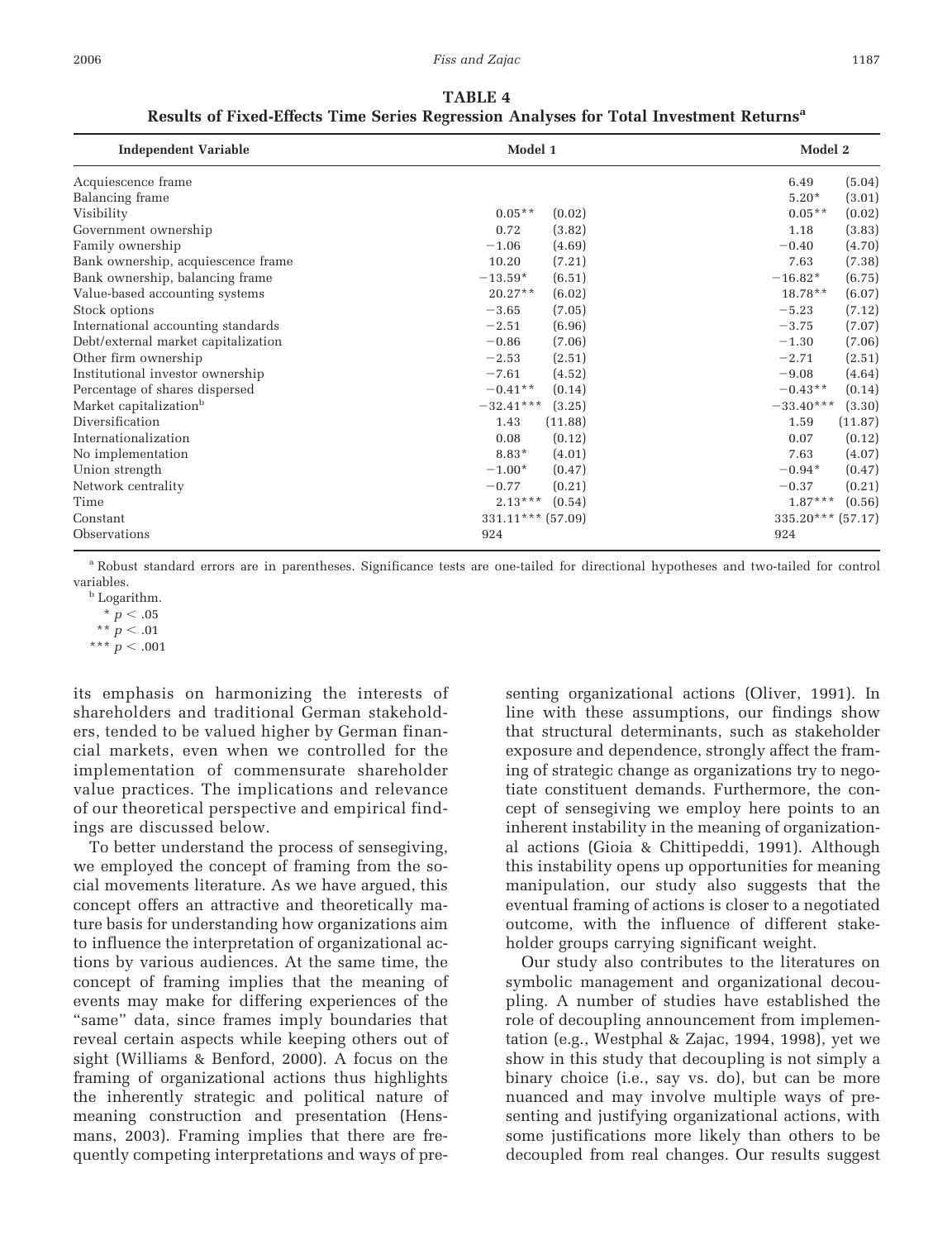that some firms may use an acquiescence framing to substitute symbolic compliance for structural implementation, and other firms may use a balancing framing to "soften the blow" when implementing major structural changes. The theoretical perspective and research design of our study thus enabled us to uncover an interestingly ironic situation: those organizations that fervently proclaim their conformity to demands for strategic change are in fact less likely to be the ones that actually implement structural changes, while those that do implement such changes may often feel compelled to downplay their conformity.

This finding also raises some intriguing questions regarding the sustainability of a symbolic management approach that substitutes surface compliance for actual implementation. Although previous research indicates that investors may not necessarily devalue firms that exhibit growing evidence of decoupling activities (Zajac & Westphal, 2004), a more subtle force toward reconciling external representation and internal workings may come from inside such firms. If the image projected by an organization and the way the members of the organization themselves see it are persistently inconsistent, these cognitive inconsistencies are likely to eventually precipitate corrective action (Dutton & Dukerich, 1991). Thus, the amount of time that an organization is able to "talk the talk" but not "walk the walk" may be limited not only because outsiders will enforce full compliance, but also because insiders will experience an identity transformation. Such a view also finds support in theoretical arguments that organizational identity is dynamic and unstable, emerging from a negotiated process that is particularly influenced by insider perceptions of outsider impressions (Gioia, Schultz, & Corley, 2000).

Our study likewise contributes to previous work on organizational impression management (e.g., Dutton & Dukerich, 1991; Elsbach, 1994; Elsbach & Sutton, 1992). Much of this prior research has used in-depth case studies to explore the effectiveness of organizational accounts; in the current study we took a different approach by using a larger sample of organizations and quantitative methods to assess the factors that predict the use of different frames. Although our approach thus explores a different facet of the impression management process, our findings reinforce some of the results of this prior qualitative research, such as the importance of "legitimated accounts" for corporate restructuring (Arndt & Bigelow, 2000) and the view that impression management tactics that connect to institutionalized characteristics tend to be more effective (Elsbach, 1994). Our findings highlight the fruitfulness of linking impression management and institutional theories (cf. Elsbach & Sutton, 1992).

Our study also has implications for the literature on corporate governance, particularly regarding the adoption of governance practices such as stock options and accounting standards (e.g., Fiss & Zajac, 2004; Sanders & Tuschke, 2007; Tuschke & Sanders, 2003). Our analyses indicated a strongly positive market reaction to the implementation of value-based accounting systems, yet we observed no such effect for the adoption of stock options or internationally accepted accounting standards. That stock options were an inconsistent predictor of framing suggests that such plans may themselves be ambiguous in terms of how they are perceived by organizational constituents, a phenomenon that is also currently apparent in the United States, as firms have to some extent begun to move away from using executive stock options. Regarding accounting standards, a possible explanation for the absence of a positive market reaction to the adoption of such standards in Germany is that the market perhaps does not perceive these governance changes to be effective devices for controlling and monitoring managerial actions. However, more research would be needed to more clearly determine whether this is indeed the case.

An important task for future research would be to further examine the relationship between different forms of substantive and symbolic actions. Particularly regarding the subject of strategic change, researchers still have much to learn about the nature and effectiveness of proactive organizational actions vis-à-vis their environments (Rajagopalan & Spreitzer, 1996). For example, although we have shown how specific frames may substitute for implementation, future studies might examine under which conditions specific frames might instead be reinforced by the presence of commensurate actions, and what factors may make these different processes more or less effective. Prior research in symbolic management has tended to focus on either behavior or communications, and though this study has examined symbolic management practices as they relate to both espoused and realized change, scholars are still only beginning to understand the interactions between both forms of organizational actions.

Future research might also continue to explore the framing of strategic change by connecting a large-scale sample approach with more qualitative, interpretive analysis of organizational communications. Such research could also explore alternative framing dimensions. For example, in presenting strategic change, an organization might take a heroic stance by portraying itself as a pioneer search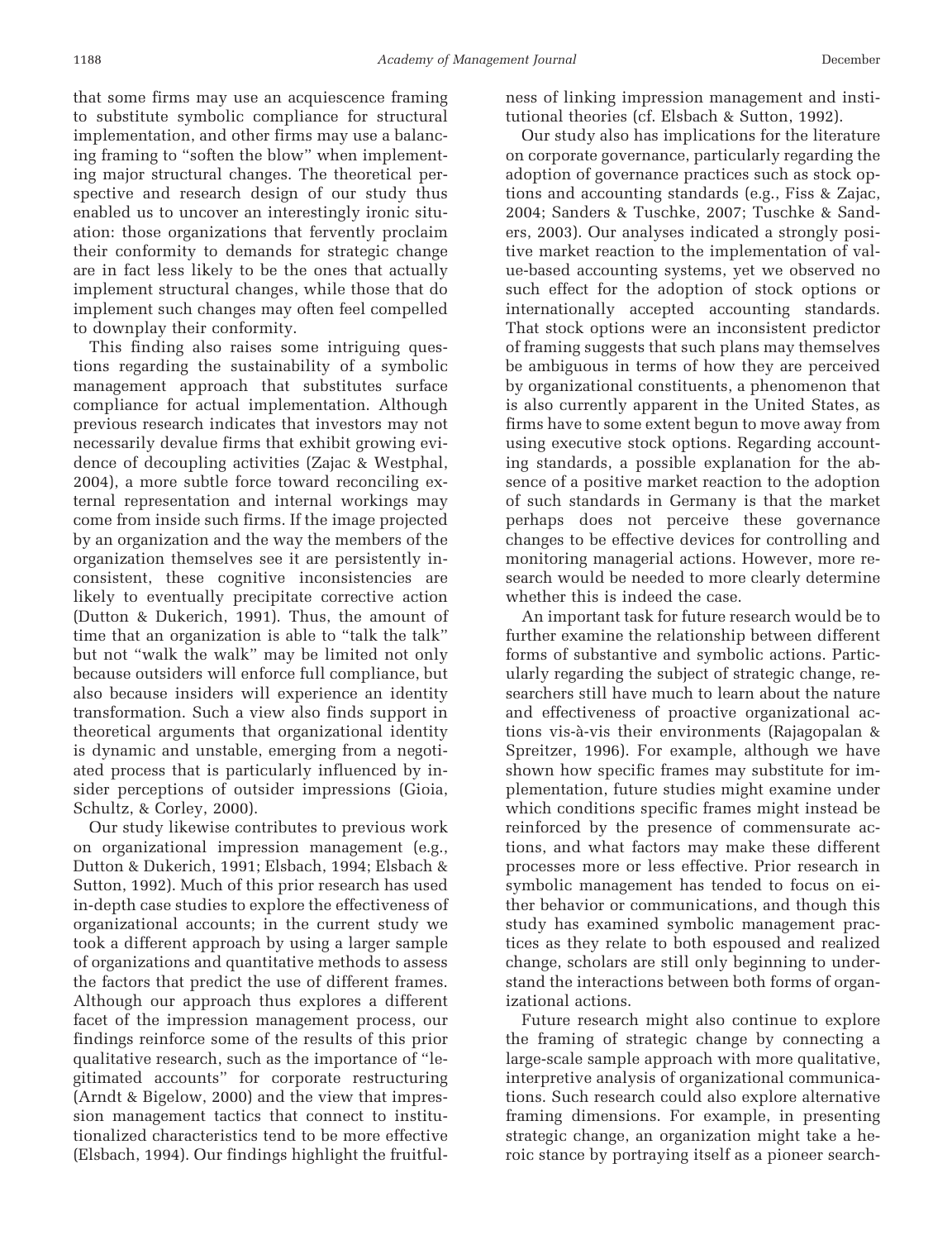ing for new growth opportunities. Alternatively, an organization might perhaps take a mundane stance by portraying itself as pragmatically pursuing "realpolitik."9 An important step in this direction is the work of Meyer (2004b), who offered a detailed analysis of different interpretive frames in the public discourse over shareholder value management in Austria during the 1990s. By combining qualitative and quantitative analysis of frames across different groups of actors and time periods, such research would allow embedding organizational impression management activities within a larger discursive landscape.

Another promising avenue for future research would be to expand the study of stakeholder reactions to include new and different groups. As have previous studies (Westphal & Zajac, 1998; Zajac & Westphal, 2004), the present research focused on the reaction of financial markets to framing choices. However, a number of other stakeholder groups' reactions are also relevant to firms, such as employees (one observable reaction could be the incidence of labor strikes), debtors (credit ratings as reactions), government agencies (political commentary or hearings), customers (sales), and even boards of directors (CEO tenure and compensation). An important question would be how effective different frames are regarding these different audiences. Such research would allow a better understanding of how the embeddedness in different stakeholder communities not only affects frame choice and trade-offs (i.e., the antecedents of framing), but also frame effectiveness (i.e., the consequences of framing). Furthermore, a closer analysis of different stakeholder groups might also demonstrate that firms are not necessarily consistent in their communication to different audiences. By expanding the analysis to channels of communication other than annual reports, future research could also examine how firms may tailor the framing of their messages in different media, such as press releases, "road shows" for the investor community, and speeches targeted at employees or activist groups. If the firms' messages to different audiences are inconsistent, then firms may additionally face the task of explaining such inconsistencies, or may perhaps use anticipatory means of impression management to defuse criticism (cf. Elsbach et al., 1998).

We hope our study can also lay the groundwork for a theory of symbolic management that transcends national contexts. We have shown here that framing and decoupling are not purely American phenomena and may be successfully studied in an international corporate context. Such a theory would emphasize that frames are embedded in societal processes and that a comprehensive analysis of framing processes would benefit from addressing the historical, cultural, and structural contexts that filter and shape the perceptions of organizational constituents. For example, our hypothesis that the German stock market would generally favor a balancing framing over an acquiescence framing is context-specific, given Germany's history, culture, and business structure; we would not posit this relationship for the U.S. stock market. However, the notion that stock markets react to firms' framing of strategic change is clearly not bounded by international borders. Future research might explore whether different stock markets react differently to the same organizational actions because of cultural differences in host countries.

Growing globalization and other macro social changes furthermore suggest that it may be fruitful for future research to study whether the effectiveness of frames for organizational actions differs over time, and how such processes interact with the presence of commensurate actions. It seems possible that frames lose their potency for mobilizing organizational constituents, either owing to exhaustion of their potential or—in the case of substitution for substantive actions— owing to learning effects on the part of different audiences. Current research regarding, for example, processes of market learning about firm actions seems to suggest that markets may in fact be "teachable" (Zajac & Westphal, 2004). Regarding the role of framing, this idea also suggests that evaluations of different frames may not only depend on frame resonance with a cultural and institutional environment (Diani, 1996; Kubal, 1998), but that that this frame resonance may likewise be influenced by strategic actions aimed at influencing dominant institutional logics. Thus, we hope that our study stimulates future research not only on the factors and processes that affect which frames firms use and how they are evaluated, but also on the factors and the processes by which the evaluation context itself is constructed and maintained.

#### **REFERENCES**

- Abrahamson, E., & Hambrick, D. C. 1997. Attentional homogeneity in industries: The effect of discretion. *Journal of Organizational Behavior,* 18: 513–532.
- Abrahamson, E., & Park, C. 1994. Concealment of negative organizational outcomes: An agency theory per-

<sup>&</sup>lt;sup>9</sup> We thank one of the anonymous reviewers for suggesting this line of inquiry.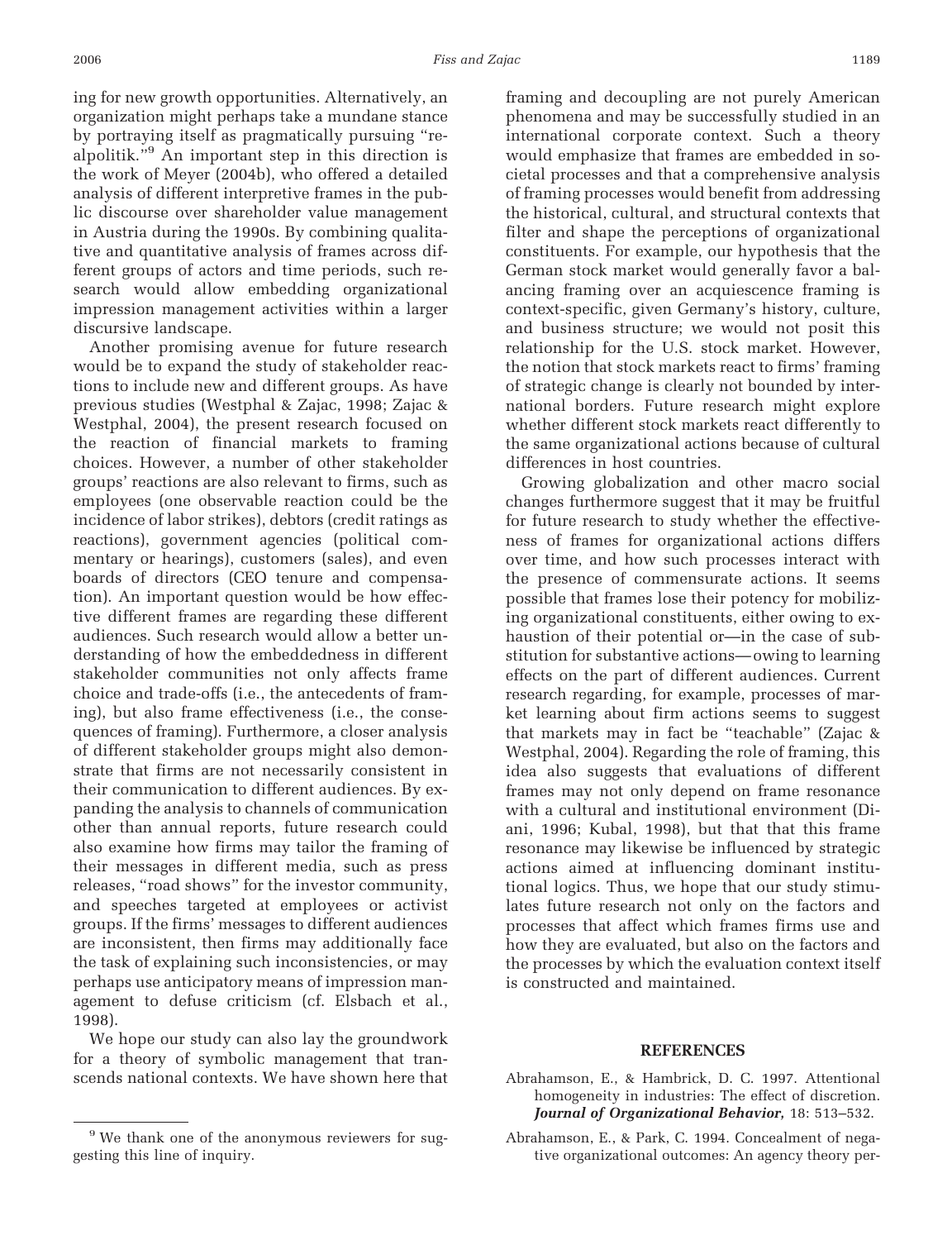spective. *Academy of Management Journal,* 37: 1302–1334.

- Addison, J. T., Bellmann, L., Schnabel, C., & Wagner, J. 2004. The reform of the German works constitution act: A critical assessment. *Industrial Relations,* 43: 392– 420.
- Allison, P. D. 1994. Using panel data to estimate the effect of events. *Sociological Methods and Research,* 23: 174 –199.
- Arndt, M., & Bigelow, B. 2000. Presenting structural innovation in an institutional environment: Hospitals' use of impression management. *Administrative Science Quarterly,* 45: 494 –522.
- Barr, P. S. 1998. Adapting to unfamiliar environmental events: A look at the evolution of interpretation and its role in strategic change. *Organization Science,* 9: 644 – 669.
- Barr, P. S., Simper, J. L., & Huff, A. S. 1992. Cognitive change, strategic action, and organizational renewal. *Strategic Management Journal,* 13: 15–36.
- Bartunek, J. M. 1984. Changing interpretive schemes and organizational restructuring: The example of a religious order. *Administrative Science Quarterly,* 29: 355–372.
- Benford, R. D. 1993. Frame disputes within the nuclear disarmament movement. *Social Forces,* 71: 677–701.
- Benford, R. D., & Snow, D. A. 2000. Framing processes and social movements: An overview and assessment. In K. S. Cook & J. Hagan (Eds.), *Annual review of sociology,* vol. 26: 611– 639. Palo Alto, CA: Annual Reviews.
- Bettman, J. R., & Weitz, B. A. 1983. Attributions in the board room: Causal reasoning in corporate annual reports. *Administrative Science Quarterly,* 28: 165– 183.
- Bradley, M., Schipani, C. A., Sundaram, A. K., & Walsh, J. P. 1999. The purposes and accountability of the corporation in contemporary society: Corporate governance at a crossroads. *Law and Contemporary* **Problems,** 62(3): 9-86.
- Bonacich, P. 1972. Factoring and weighting approaches to status scores and clique identification. *Journal of Mathematical Sociology,* 2: 113–120.
- Buhner, M., & Moller, C. 1985. The information content of corporate disclosure of divisionalization decisions. *Journal of Management Studies,* 22: 309 – 326.
- Casson, M. 1999. The economics of the family firm. *Scandinavian Economic History Review,* 47: 10 – 23.
- *Chicago Tribune.* 2002. Europe to U.S.: Try our ethics. July 10: 19.
- Coles, R. L. 1998. Peaceniks and warmongers' framing

fracas on the homefront. *Sociological Quarterly,* 39: 369 –391.

- Czarniawska, B., & Joerges, B. 1996. Travels of ideas. In B. Czarniawska & G. Sevón (Eds.), *Translating organizational change:* 13-48. Berlin: de Gruyter.
- Daft, R. L., & Weick, K. E. 1984. Toward a model of organizations as interpretation systems. *Academy of Management Review,* 9: 284 –295.
- D'Aveni, R. A., & MacMillan, I. 1990. Crisis and the content of managerial communications: A study of the focus of attention of top mangers in surviving and failing firms. *Administrative Science Quarterly,* 35: 634 – 657.
- Diani, M. 1996. Linking mobilization frames and political opportunities: Insights from regional populism in Italy. *American Sociological Review,* 61: 1053–1069.
- DiMaggio, P. J., & Powell, W. W. 1983. The iron cage revisited: Institutional isomorphism and collective rationality in organizational fields. *American Sociological Review,* 48: 147–160.
- Dutton, J. E., & Dukerich, J. M. 1991. Keeping an eye on the mirror: Image and identity in organizational adaptation. *Academy of Management Journal,* 3: 517– 554.
- Dutton, J. E., & Duncan, R. B. 1987. The creation of momentum for change through the process of strategic issue diagnosis. *Strategic Management Journal,* 8: 279 –295.
- Edelman, L. B. 1990. Legal environments and organizational governance: The expansion of due process in the workplace. *American Journal of Sociology,* 95: 1401–1440.
- Edelman, L. B. 1992. Legal ambiguity and symbolic structures: Organizational mediation of civil rights law. *American Journal of Sociology,* 97: 1531–1576.
- Elsbach, K. D. 1994. Managing organizational legitimacy in the California cattle industry: The construction and effectiveness of verbal accounts. *Administrative Science Quarterly,* 39: 57– 88.
- Elsbach, K. D., & Sutton, R. I. 1992. Acquiring organizational legitimacy through illegitimate actions: A marriage of institutional and impression management theories. *Academy of Management Journal,* 35: 699 –738.
- Elsbach, K. D., Sutton, R. I., & Principe, K. I. 1998. Averting expected challenges through anticipatory impression management: A study of hospital billing. *Organization Science,* 9: 68 – 86.
- Elston, J. A., & Goldberg, L. G. 1999. *Executive compensation and agency costs in Germany.* Working paper, presented at a meeting of the Western Economic Association, July 10.
- Fiol, C. M. 1994. Consensus, diversity, and learning in organizations. *Organization Science,* 5: 403– 420.
- Fiss, P. C., & Zajac, E. J. 2004. The diffusion of ideas over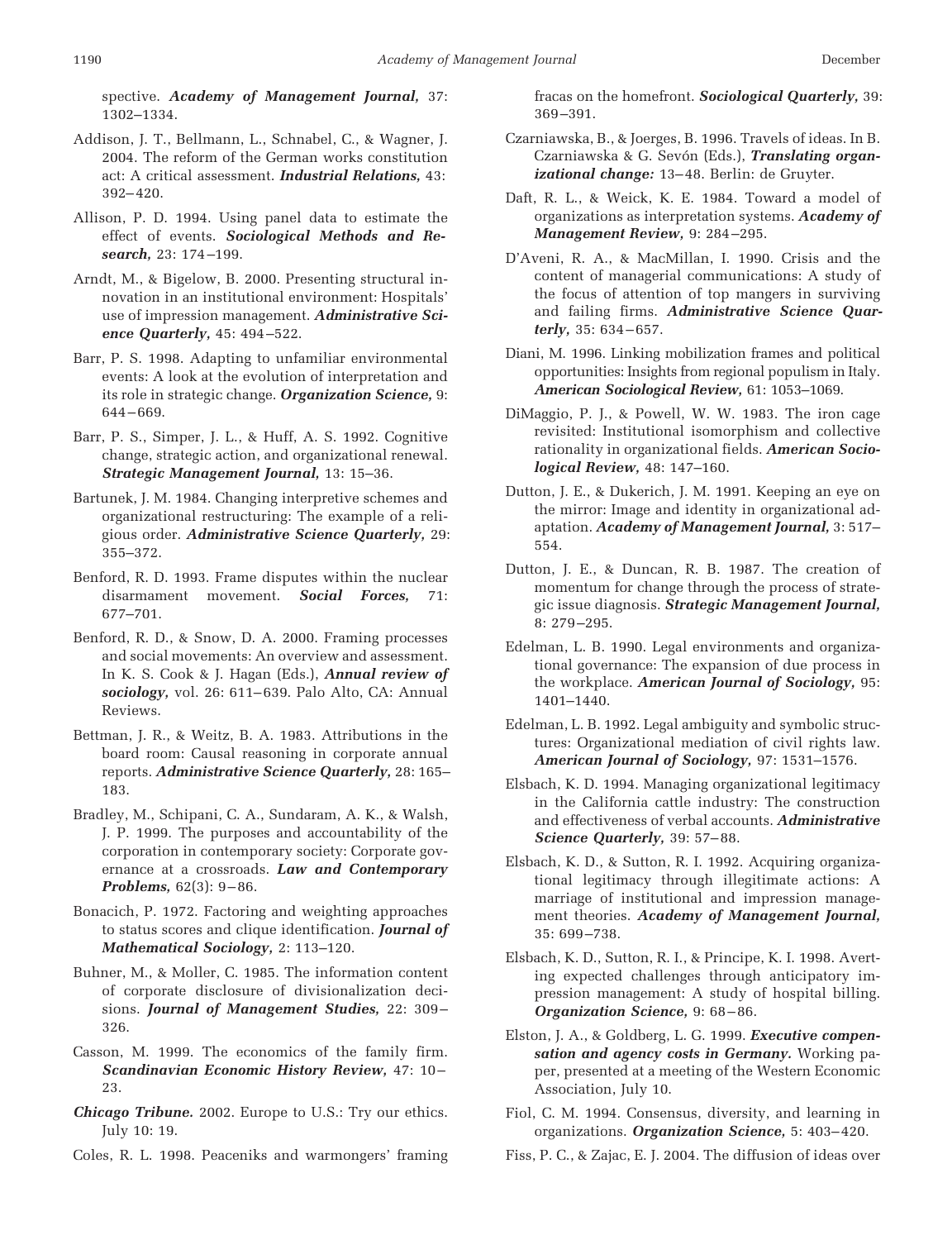contested terrain: The (non)adoption of a shareholder value orientation among German firms. *Administrative Science Quarterly,* 49: 501–534.

- Fligstein, N. 2001. *The architecture of markets: An economic sociology of twenty-first-century capitalist societies.* Princeton, NJ: Princeton University Press.
- Fombrun, C. J. 1993. Envisioning strategic change. In P. Shrivastava, A. Huff, & J. Dutton (Eds.), *Advances in strategic management,* vol. 9: 157–188. Greenwich, CT: JAI.
- Freeman, L. C. 1979. Centrality in communication networks: Conceptual clarification. *Social Networks,* 2: 119 –141.
- Friedland, R., & Alford, R. R. 1991. Bringing society back in: Symbols, practices, and institutional contradictions. In W. W. Powell & P. J. DiMaggio (Eds.), *The new institutionalism in organizational analysis:* 232–263. Chicago: University of Chicago Press.
- Gamson, W. A., Croteau, D., Hoynes, W., & Sasson, T. 1992. Media images and the social construction of reality. In J. Blake & J. Hagan (Eds.), *Annual review of sociology,* vol. 18: 373–393. Palo Alto, CA: Annual Reviews.
- Ginsberg, A. 1988. Measuring and modeling change in strategy: Theoretical foundations and empirical directions. *Strategic Management Journal,* 9: 559 – 575.
- Gioia, D. A., & Chittipeddi, K. 1991. Sensemaking and sensegiving in strategic change initiation. *Strategic Management Journal,* 12: 433– 448.
- Gioia, D. A., Schultz, M., & Corley, K. G. Organizational identity, image, and adaptive instability. *Academy of Management Journal,* 25: 63– 81.
- Gioia, D. A., Thomas, J. B., Clark, S. M., & Chittipeddi, K. 1994. Symbolism and strategic change in academia: The dynamics of sensemaking and influence. *Organization Science,* 5: 363–383.
- Goodman, R. 1980. Annual reports serving a dual marketing function—Report of a survey. *Public Relations Quarterly,* 24(summer): 21–24.
- Gorton, G., & Schmid, F. A. 2000. Universal banking and the performance of German firms. *Journal of Financial Economics,* 58: 29 – 80.
- Haines, H. H. 1996. *Against capital punishment: The anti-death penalty movement in America, 1972- 1994.* New York: Oxford University Press.
- Hansmann, H., & Kraakman, R. 2001. The end of history for corporate law. *Georgetown Law Journal,* 89: 439 – 468.
- Heckman, J. S. 1979. Sample selection bias as a specification error. *Econometrica,* 47: 153–161.
- Hensmans, M. 2003. Social movement organizations: A metaphor for strategic actors in institutional fields. *Organization Studies,* 24: 355–381.
- Hirshleifer, D. 2001. Investor psychology and asset pricing. *Journal of Finance,* 56: 1533–1597.
- Hofer, C. W., & Schendel, D. 1978. *Strategy formulation: Analytic concepts.* St. Paul: West.
- Höpner, M. 2001. *Corporate governance in transition: Ten empirical findings on shareholder value and industrial relations in Germany.* Working paper no. 05/2001, Max-Planck-Institute for the Study of Societies, Cologne.
- Hsiao, C. 1985. *Analysis of panel data.* Cambridge, U.K.: Cambridge University Press.
- Hunt, S. A., Benford, R. D., & Snow, D. A. 1994. Identity fields: Framing processes and the social construction of movement identities. In E. Laraña, H. Johnston, & J. R. Gusfield (Eds.), *New social movements: From ideology to identity:* 185–208. Philadelphia: Temple University Press.
- Johnson, D. R. 1995. Alternative methods for the quantitative analysis of panel data in family research: Pooled time-series models. *Journal of Marriage and Family,* 57: 1065–1077.
- Johnson, G. 1987. *Strategic change and the management process.* New York: Basil Blackwell.
- Jürgens, U., Naumann, K., & Rupp, J. 2000. Shareholder value in an adverse environment: The German case. *Economy and Society,* 29: 54 –79.
- Kang, D. L., & Sørensen, A. B. 1999. Ownership organization and firm performance. In J. Hagan & K. S. Cook (Eds.), *Annual review of sociology,* vol. 25: 121–144. Palo Alto, CA: Annual Reviews.
- Kellner, D. 1992. *The Persian Gulf TV war.* Boulder: Westview Press.
- Knoke, D. S., & Burt, R. S. 1983. Prominence. In R. S. Burt & M. J. Minor (Eds.), *Applied network analysis:* 195–222. Newbury Park, CA: Sage.
- Kotter, J. P. 1996. *Leading change.* Boston: Harvard Business School Press.
- Kubal, T. J. 1998. The presentation of political self: Cultural resonance and the construction of collective action frames. *Sociological Quarterly,* 39: 539 –554.
- La Porta, R., Lopez-de-Silanes, F., & Shleifer, A. 1997. Legal determinants of external finance. *Journal of Finance,* 52: 1131–1150.
- Long, J. S. 1997. *Regression models for categorical and limited dependent variables.* Thousand Oaks, CA: Sage.
- McAdam, D., & Scott, W. R. 2005. *Organizations and movements.* In G. Davis, D. McAdam, W. R. Scott, & M. N. Zald (Eds.), *Social movements and organization theory:* 4 – 40. Cambridge, U.K.: Cambridge University Press.
- McWilliams, A., & Siegel, D. 1997. Event studies in management research: Theoretical and empirical issues. *Academy of Management Journal,* 40: 626 – 657.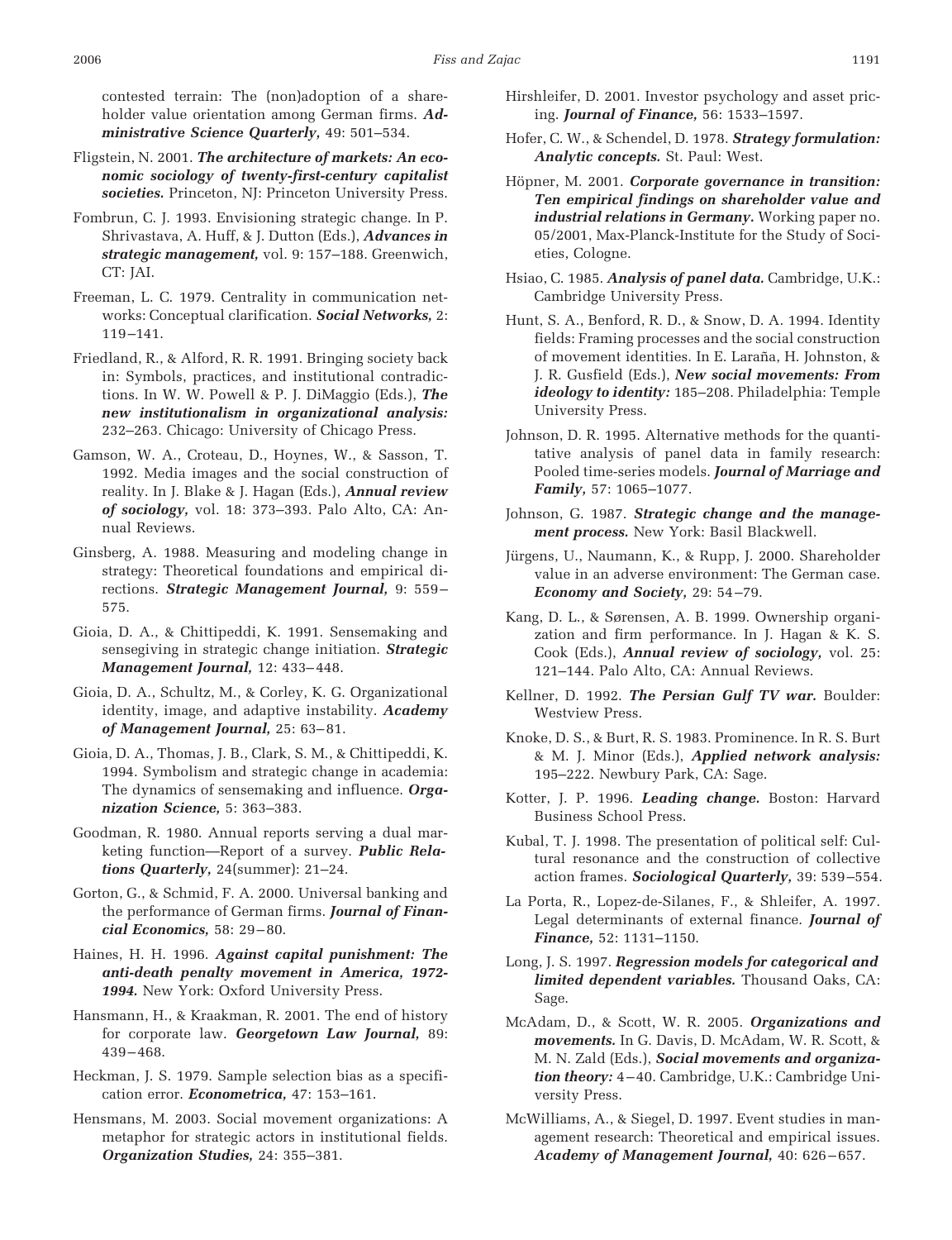- Meindl, J. R, Stubbart, C., & Porac, J. F. 1994. Cognition within and between organizations: Five key questions. *Organization Science,* 5: 289 –293.
- Meyer, J. W., & Rowan, B. 1977. Institutionalized organizations: Formal structure as myth and ceremony. *American Journal of Sociology,* 83: 340 –363.
- Meyer, R. 2004a. *Translating shareholder value.* Paper presented at the 20th EGOS Colloquium, Ljubljana, Slovenia.
- Meyer, R. 2004b. *Globale Managementkonzepte und lokaler Kontext: Organisationale Wertorientierung im o¨ sterreichischen o¨ ffentlichen Diskurs* [Global management concepts and local context: Organizational value orientation in Austrian public discourse]. Vienna: WUV Universitätsverlag.
- Meyers, K. A. 1981. Why companies lose their best people—and what to do about it. *Business Horizons,* 24:  $42 - 45$ .
- Meznar, M. B., & Nigh, D. 1995. Buffer or bridge? Environmental and organizational determinants of public affairs activities in American firms. *Academy of Management Journal,* 38: 975–996.
- Nutt, P. C. 1998. Framing strategic decisions. *Organization Science,* 9: 195–216.
- Oliver, C. 1991. Strategic responses to institutional processes. *Academy of Management Review,* 16: 145– 179.
- Patell, J. 1976. Corporate forecasts of earnings per share and stock price behavior: Empirical tests. *Journal of Accounting Research,* 14: 246 –276.
- Petersen, T. 1993. Recent advances in longitudinal methodology. In J. Blake & J. Hagan (Eds.). *Annual review of sociology,* vol. 19: 425– 454. Palo Alto, CA: Annual Reviews.
- Pfeffer, J. 1981. Management as symbolic action: The creation and maintenance of organizational paradigms. In L. L. Cummings & B. M. Staw (Eds.), *Research in organizational behavior,* vol. 3: 1–52. Greenwich, CT: JAI.
- Pfeffer, J., & Salancik, G. R. 1978. *The external control of organizations: A resource dependence perspective.* New York: Harper & Row.
- Pollock, T. G., Fischer, H. M., & Wade, J. B. 2002. The role of power and politics in the repricing of stock options. *Academy of Management Journal,* 45: 1172– 1182.
- Pondy, L. R., & Huff, A. S. 1988. Budget cutting in Riverside: Emergent policy reframing as a process of analytic discovery and conflict minimization. In L. R. Pondy, M. Boland, & H. Thomas (Eds.), *Managing ambiguity and change:* 177–200. New York: Wiley.
- Quinn, R. E. 1996. *Deep change: Discovering the leader within.* San Francisco: Jossey-Bass.

Rajagopalan, N., & Spreitzer, G. M. 1996. Toward a theory

of strategic change: A multi-lens perspective and integrative framework. *Academy of Management Review, 22: 48-79.* 

- Reger, R. K., Gustafson, L. T., Demarie, S. M., & Mullane, J. V. 1994. Reframing the organization: Why implementing total quality is easier said than done. *Academy of Management Review,* 19: 565–584.
- Salancik, G. R. 1979. Interorganizational dependence and responsiveness to affirmative action: The case of women and defense contractors. *Academy of Management Journal,* 22: 375–394.
- Sanders, W. G., & Tuschke, A. C. 2007. The adoption of institutionally contested organizational practices: The emergence of stock option pay in Germany. *Academy of Management Journal,* 50: In press.
- Schroeder, U., & Schrader, A. 1998. The changing role of banks and corporate governance in Germany: Evolution toward the market. In S. W. Black (Ed.), *Competition and convergence in financial markets: The German and Anglo-American models:* 17–34. New York: Elsevier Science.
- Shleifer, A. 2000. *Inefficient markets: An introduction to behavioral finance.* Oxford, U.K.: Oxford University Press.
- Shleifer, A., & Vishny, R. 1994. Politicians and firms. *Quarterly Journal of Economics,* 94: 955–1025.
- Smircich, L. 1983. Organizations as shared meanings. In L. R. Pondy, P. Frost, G. Morgan, & T. Dandridge (Eds.), *Organizational symbolism:* 55-65. Greenwich, CT: JAI.
- Snow, D., & Benford, R. 1988. Ideology, frame resonance, and participant mobilization. *International Social Movement Research,* 1: 197–217.
- Snow, D. A., Rochford, E. B., Worden, S. K., & Benford, R. D. 1986. Frame alignment processes, micromobilization, and movement participation. *American Sociological Review,* 51: 464 – 481.
- *Der Spiegel.* 1997. Horror und Erfolg [Horror and success]. March 17: 92–105.
- Staw, B. M., McKechnie, P. I., & Puffer, S. M. 1983. The justification of organizational performance. *Administrative Science Quarterly,* 28: 582– 600.
- Sullivan, D. 1994. Measuring the degree of internationalization of a firm. *Journal of International Business Studies,* 25: 493–513.
- Sutton, R. I., & Callahan, A. L. 1987. The stigma of bankruptcy: Spoiled organizational image and its management. *Academy of Management Journal,* 30: 405–36.
- Tuschke, A., & Sanders, W. G. 2003. Antecedents and consequences of corporate governance reform: The case of Germany. *Strategic Management Journal,* 24: 631– 649.
- Useem, M. 1993. *Executive defense: Shareholder*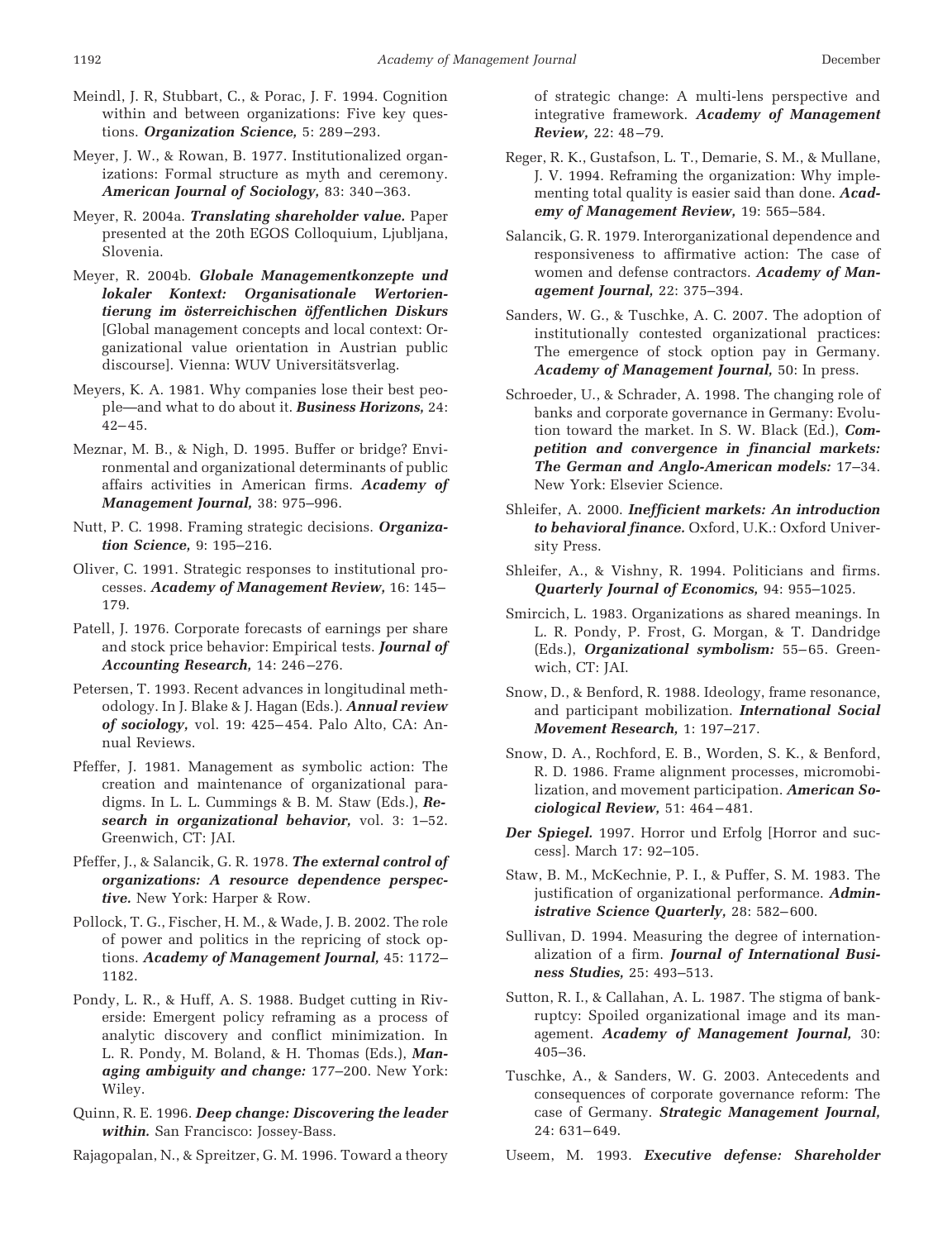*power and corporate reorganization.* Cambridge, MA: Harvard University Press.

- Van de Ven, A. H., & Poole, M. S. 1995. Explaining development and change in organizations. *Academy of Management Review,* 20: 510 –540.
- Walsh, J. P. 1995. Managerial and organizational cognition: Notes from a trip down memory lane. *Organization Science,* 6: 280 –321.
- Westphal, J. D., & Zajac, E. J. 1994. Substance and symbolism in CEOs' long-term incentive plans. *Administrative Science Quarterly,* 39: 367–390.
- Westphal, J. D., & Zajac, E. J. 1998. The symbolic management of stockholders: Corporate governance reform and shareholder reactions. *Administrative Science Quarterly,* 43: 127–153.
- Westphal, J. D., & Zajac, E. J. 2001. Decoupling policy from practice: The case of stock repurchase programs. *Administrative Science Quarterly,* 46: 202– 228.
- White, H. 1980. A heteroskedasticity-consistent covariance matrix estimator and a direct test for heteroskedasticity. *Econometrica,* 48: 817– 830.
- Whittington, R., & Mayer, M. 2000. *The European corporation.* Oxford, U.K.: Oxford University Press.
- Williams, R. H., & Benford, R. D. 2000. Two faces of collective action frames: A theoretical consideration. In J. Lehman (Ed.), *Current perspectives in social theory,* vol. 20: 127–151. Stamford, CT: JAI Press.
- Zajac, E. J., & Shortell, S. M. 1989. Changing generic strategies: Likelihood, direction, and performance implications. *Strategic Management Journal,* 10: 413– 430.
- Zajac, E. J., & Westphal, J. D. 1995. Accounting for the explanations of CEO compensation: Substance and symbolism. *Administrative Science Quarterly,* 40: 283–308.
- Zajac, E. J., & Westphal, J. D. 2004. The social construction of market value: Institutionalization and learning perspectives on stock market reactions. *American Sociological Review,* 69: 433– 457.



**Peer C. Fiss** *(fiss@marshall.usc.edu)* is an assistant professor of strategy at the Marshall School of Business at the University of Southern California. His current research interests include framing and symbolic management, corporate governance and the diffusion of practices, and the use of set-theoretic methods such as Qualitative Comparative Analysis (QCA) in management and the social sciences. He received his Ph.D. jointly from the Departments of Management & Organization and Sociology at Northwestern University.

**Edward J. Zajac** *(e-zajac@kellogg.northwestern.edu)* is the James F. Beré Distinguished Professor of Management and Organizations in the Kellogg School of Management at Northwestern University. His research on organizational adaptation and change, corporate governance, and strategic alliances has been published widely in major academic journals. His Ph.D. in organization and strategy is from the Wharton School of the University of Pennsylvania.

$$
\overbrace{\qquad \qquad }^{\mathcal{N}}\qquad \qquad }
$$